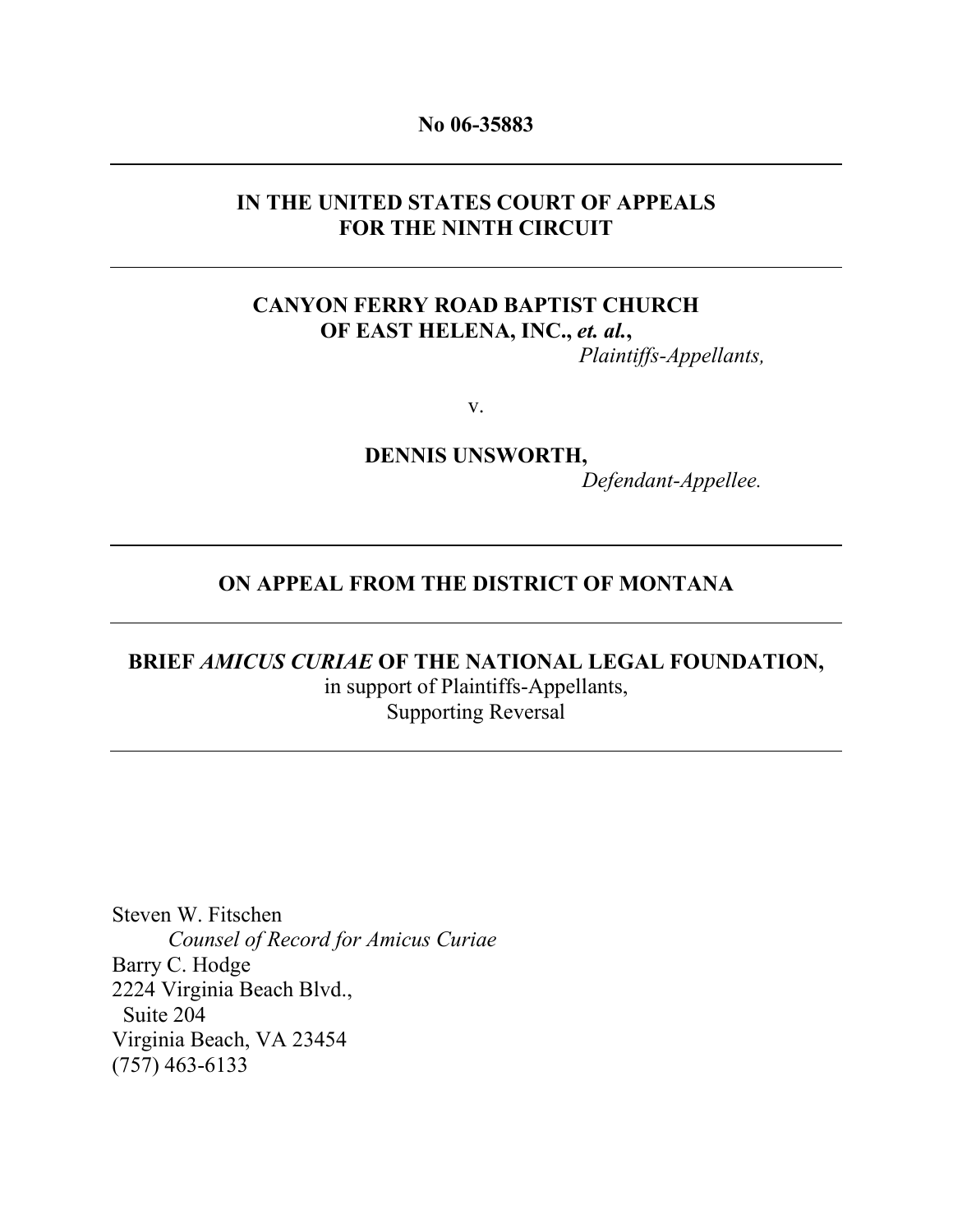# FRAP RULE 26.1 DISCLOSURE STATEMENT

Amicus Curiae, The National Legal Foundation has not issued shares to the public, and it has no parent company, subsidiary, or affiliate that has issued shares to the public. Thus, no publicly held company can own more than 10% of stock.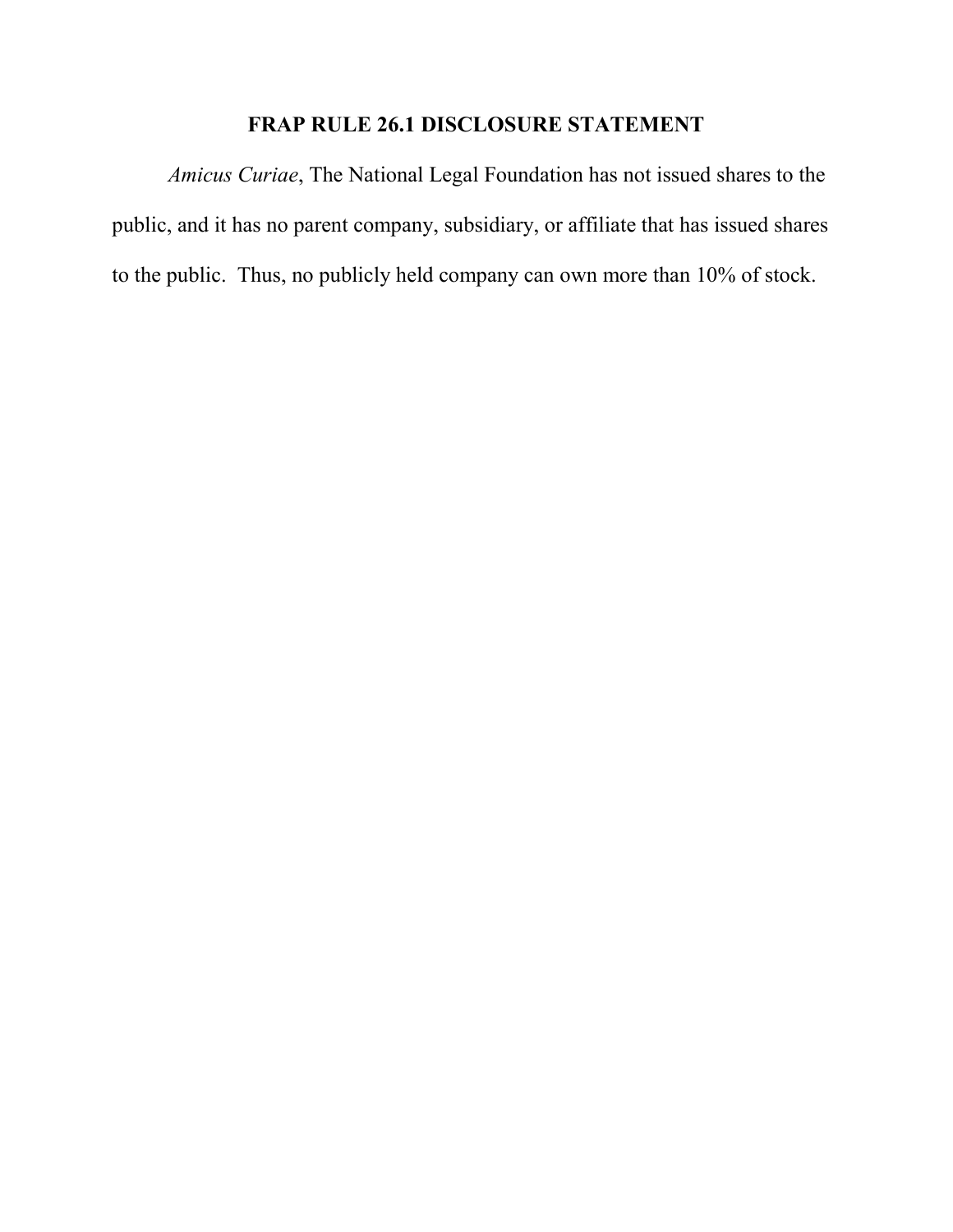# TABLE OF CONTENTS

|            | Page(s)                                                                                                                                                                                              |
|------------|------------------------------------------------------------------------------------------------------------------------------------------------------------------------------------------------------|
|            |                                                                                                                                                                                                      |
|            |                                                                                                                                                                                                      |
|            | <b>ARGUMENT</b><br>$\mathbf{I}$                                                                                                                                                                      |
| I.         | THE MONTANA POLITICAL COMMITTEE REGULATORY<br><b>SCHEME IS NOT GENERALLY APPLICABLE BECAUSE IT</b><br><b>CONTAINS CATEGORICAL EXEMPTIONS AND</b><br><b>CONTAINS THE POTENTIAL FOR INDIVIDUALIZED</b> |
| <b>II.</b> | <b>GRANTING THE CHURCH AN EXEMPTION FITS</b><br>WITHIN A WELL-ESTABLISHED HISTORIC                                                                                                                   |
|            | 20                                                                                                                                                                                                   |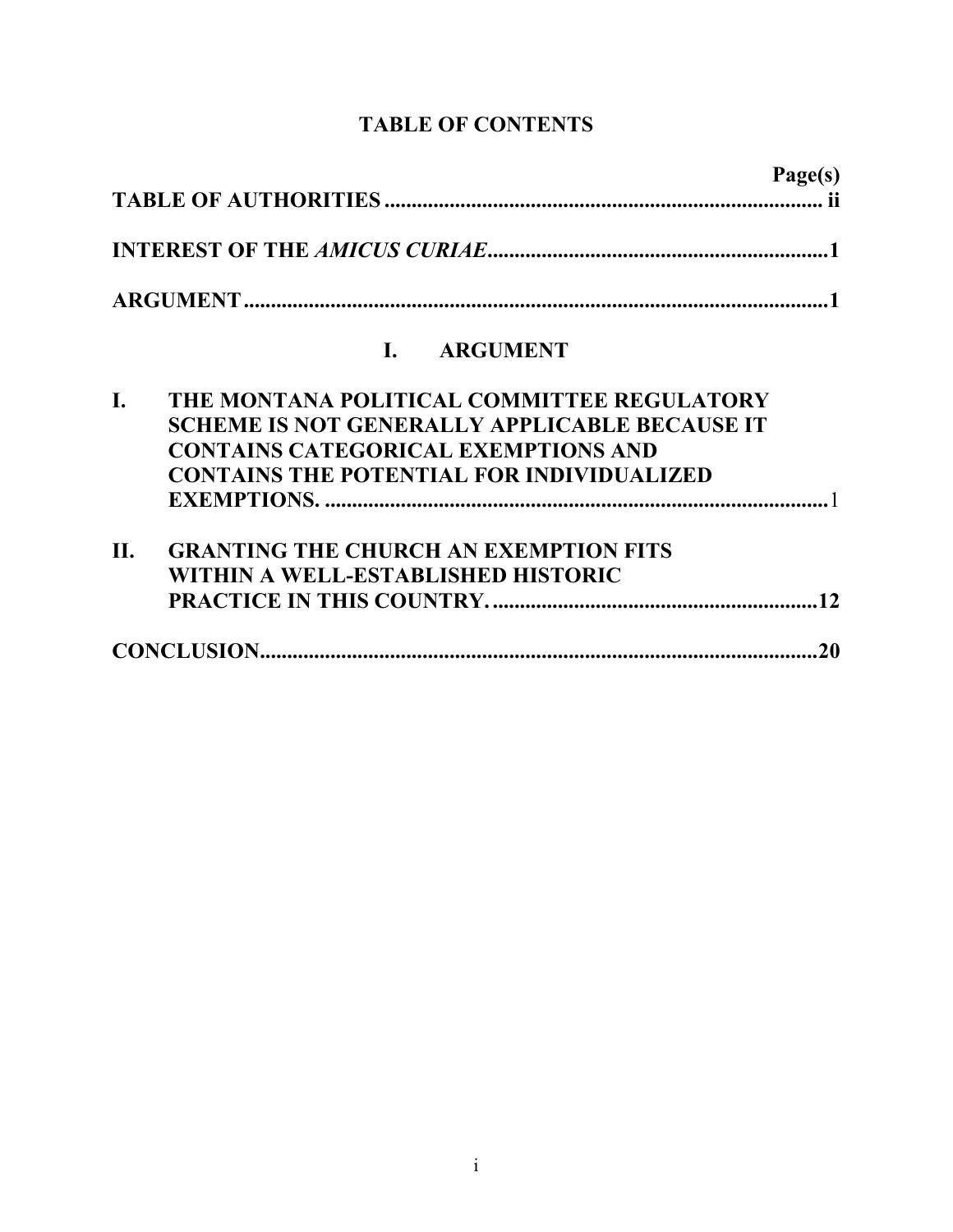# TABLE OF AUTHORITIES

| Cases                                                             | Pages(s) |
|-------------------------------------------------------------------|----------|
|                                                                   |          |
| American Family Ass'n v. City & County of San Francisco,          |          |
|                                                                   |          |
|                                                                   |          |
|                                                                   |          |
| Canyon Ferry Road Baptist Church of East Helena, Inc. v. Higgins, |          |
| Church of Lukumi Bablu Aye v. City of Hialeah,                    |          |
| Civil Liberties for Urban Believers v. City of Chicago,           |          |
|                                                                   |          |
| First Assembly of God of Naples v. Collier County,                |          |
| Fraternal Order of Police Newark Lodge No. 12 v. City of Newark,  |          |
| Grace United Methodist Church v. City of Cheyenne,                |          |
|                                                                   |          |
| San Jose Christian College v. City of Morgan Hill,                |          |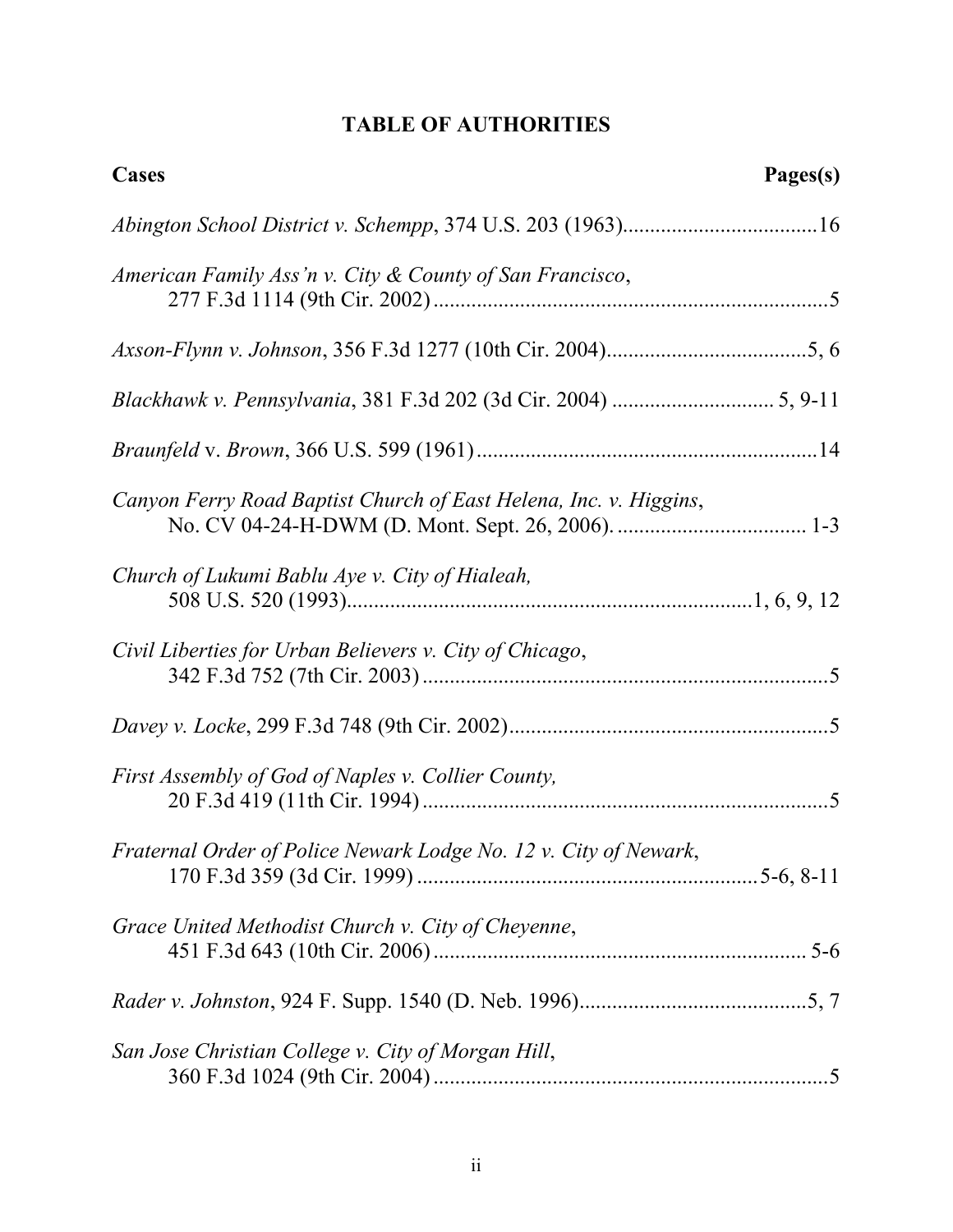| Tenafly Eruv v. Borough of Tenafly, 309 F.3d 144                                                                          |  |
|---------------------------------------------------------------------------------------------------------------------------|--|
|                                                                                                                           |  |
| WJM ex rel. KDM v. Reedsport School District,<br><b>Statutes</b>                                                          |  |
|                                                                                                                           |  |
|                                                                                                                           |  |
|                                                                                                                           |  |
|                                                                                                                           |  |
|                                                                                                                           |  |
|                                                                                                                           |  |
|                                                                                                                           |  |
| <b>Other Authorities</b>                                                                                                  |  |
| Brief of Appellant at 53, Canyon Ferry v. Unsworth                                                                        |  |
|                                                                                                                           |  |
| Paul G. Kauper, The Constitutionality of Tax Exemptions for<br>Religious Activities, in The Wall Between Church and State |  |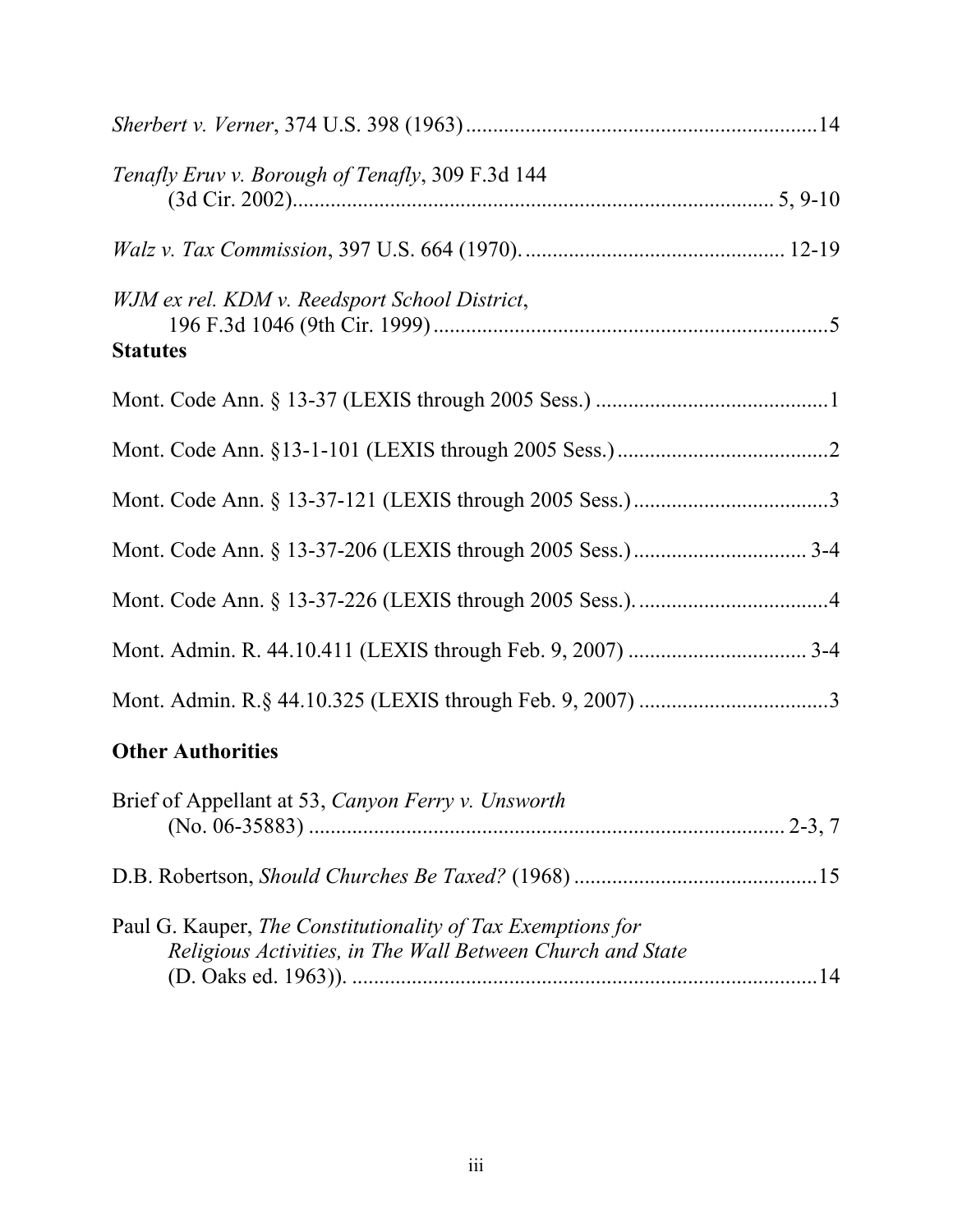#### INTEREST OF THE AMICUS CURIAE

The National Legal Foundation (NLF) is 501(c)(3) public interest law firm.

Our donors and supporters have a vital interest in issues pertaining to America's

religious heritage. Because this case affects relevant First Amendment rights and

the protection of church freedoms, we have an interest in petitioning this Court.

This brief is filed pursuant to consent of Counsel of Record for all parties.

#### ARGUMENT

# I. THE MONTANA POLITICAL COMMITTEE REGULATORY SCHEME IS NOT GENERALLY APPLICABLE BECAUSE IT CONTAINS CATEGORICAL EXEMPTIONS AND CONTAINS THE POTENTIAL FOR INDIVIDUALIZED EXEMPTIONS.

The court below mis-applied *Church of Lukumi Bablu Aye v. City of* 

Hialeah, 508 U.S. 520 (1993) to support its holding that the Montana scheme in question (various sections of Montana Code Annotated § 13-37 (LEXIS through 2005 Sess. And related regulationsns), was generally applicable and not underinclusive. Canyon Ferry Road Baptist Church of East Helena, Inc. v. Higgins, No. CV 04-24-H-DWM (D. Mont. Sept. 26, 2006). The court below relied upon Lukumi to claim that laws are not invalid unless their "exceptions operate to 'impose burdens only on conduct motivated by religious belief,'" id.at \*26 (quoting Lukumi, 508 U.S. at 543). However, the Lukumi Court did not strictly limit the occasions on which laws would be found invalid in the way the court below claimed. Only by taking the quotation out of context could the court below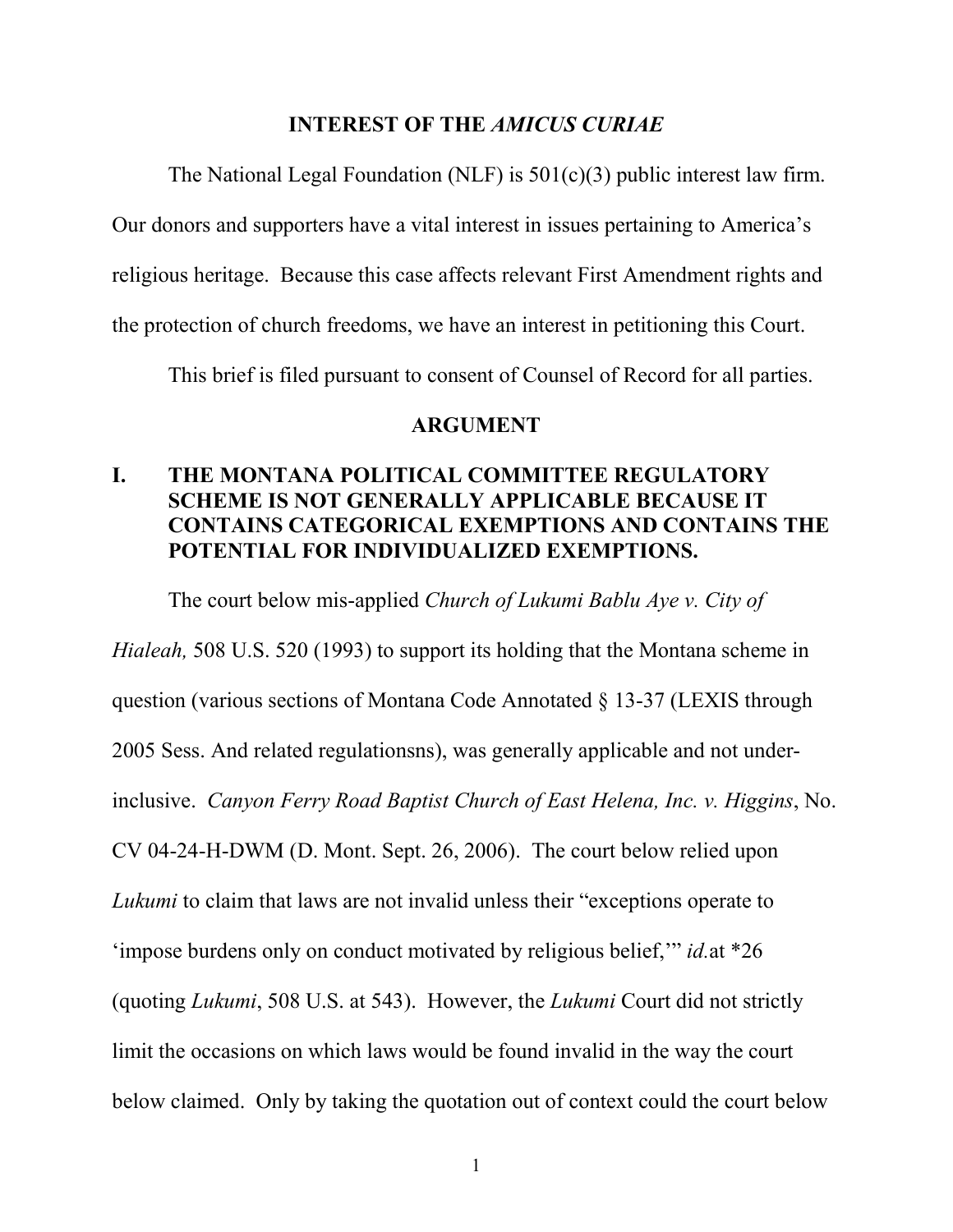appear to make that statement true. In fact, the Lukumi Court went on to opine, "we need not define with precision the standard used to evaluate whether a prohibition is of general application, for these ordinances [targeting religion] fall well below the minimum standard necessary to protect First Amendment rights." Lukumi, 508 U.S. at 543.

 The Supreme Court, however, has not clarified the general applicability guidelines since Lukumi. Thus, this Court should look to the decisions of its sister courts in order to examine the general applicability of the scheme at hand.<sup>1</sup> This Brief will explore the pertinent decisions of the Third and Tenth Circuits which have taken two different approaches to filling in the gaps left by the Lukumi opinion. This Brief will show that the Third Circuit's approach should be adopted and that under that approach, the political committee regulatory scheme is unconstitutional. While the facial neutrality of the Montana's scheme is not in question, the general applicability requirement is not satisfied.

We first describe the exemptions in the scheme that need to be examined. First, the scheme defines political committees as "a combination of two or more individuals." Mont. Code Ann. §13-1-101 (LEXIS through 2005 Sess.). Yet, on

<u>.</u>

 $1$  *Amicus* concedes that a finding that the scheme is not generally applicable does not end the analysis; this Court must still determine that the scheme does not pass the high bar of the compelling interests test. This Brief and the Appellants' arguments on compelling interests, Brief of Appellant at \*52-55, combine to demonstrate that the scheme is not generally applicable, and that the state does not have a compelling interest.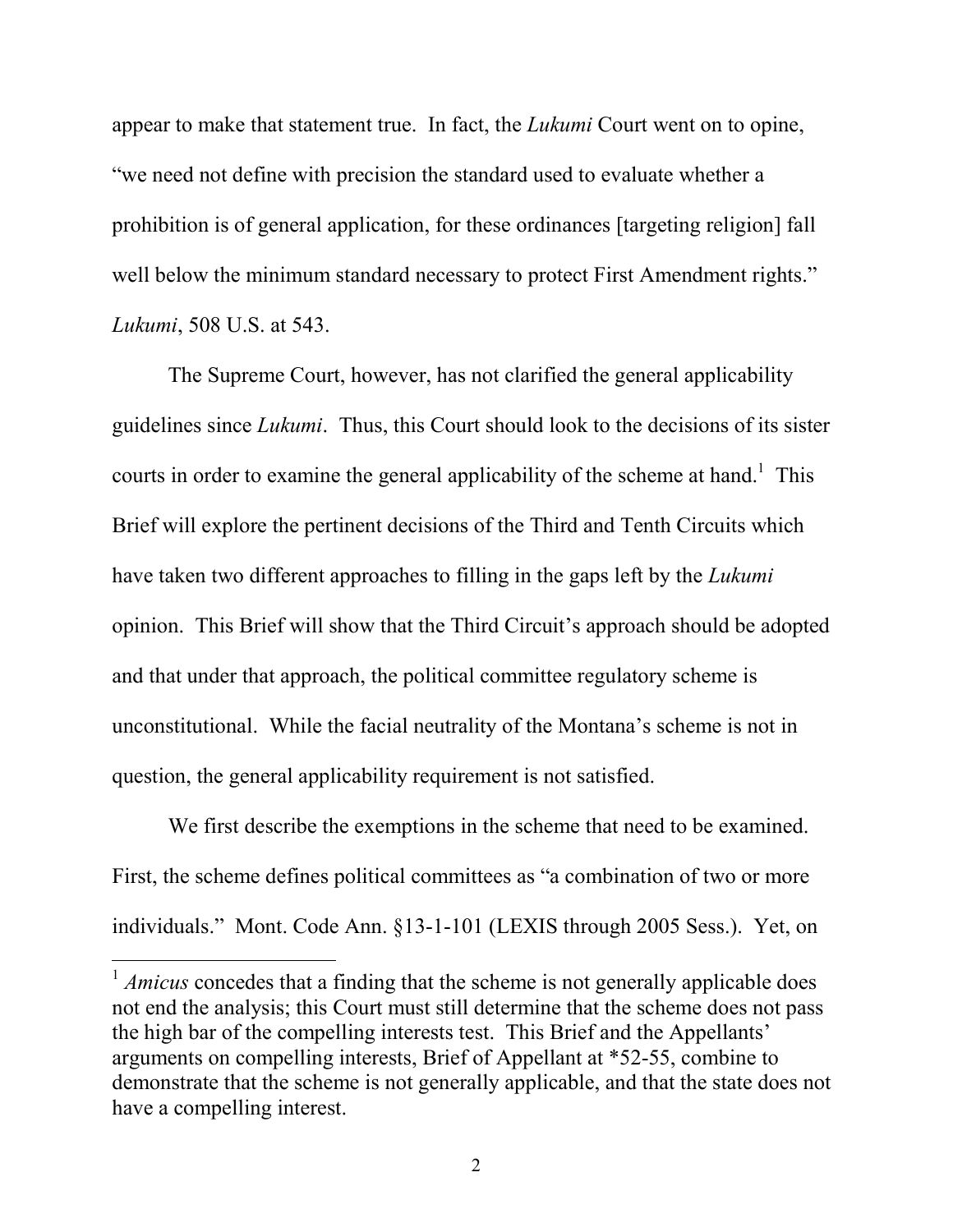its face, the scheme creates a categorical exemption for groups which cannot be defined as a political committee: the Montana Administrative Rules § 44.10.325(2) (LEXIS through Feb. 9, 2007) states that "[a] candidate and his or her campaign treasurer do not constitute a political committee."

 Second, the statutory scheme, as addressed by the court below, contains other exemptions. The code says that the Commissioner "may initiate a civil or criminal action" against a party which fails to comply with the requirements during a campaign period, Montana Code Annotated § 13-37-121 (3) (LEXIS through 2005 Sess.) (italics added), leaving room for the Commissioner's discretion to grant individual exemptions in prosecuting a civil action against a violating party. $2$ The church discussed the Commissioner's discretion in its vagueness argument. Brief of Appellant at \*24. But, the point here is that his discretion also explicitly allows for a system of individualized exemptions by not enforcing compliance uniformly.

 A third exemption in Montana's scheme applies to school districts. Under Montana Code Annotated § 13-37-206 (LEXIS through 2005 Sess.), their elections are exempted from political committee regulations. Further, under Montana Administrative Rules 44.10.411 (LEXIS through Feb. 9, 2007), school districts are

<u>.</u>

 $2^2$  The court below correctly noted that the Commissioner's discretion exists at certain times, but not others. Canyon Ferry, CV 04-24-H-DWM at \*11 n.2. While the Commissioner's discretion would not apply to the church in the case at hand, the point here is significant that the discretion is written into the statute.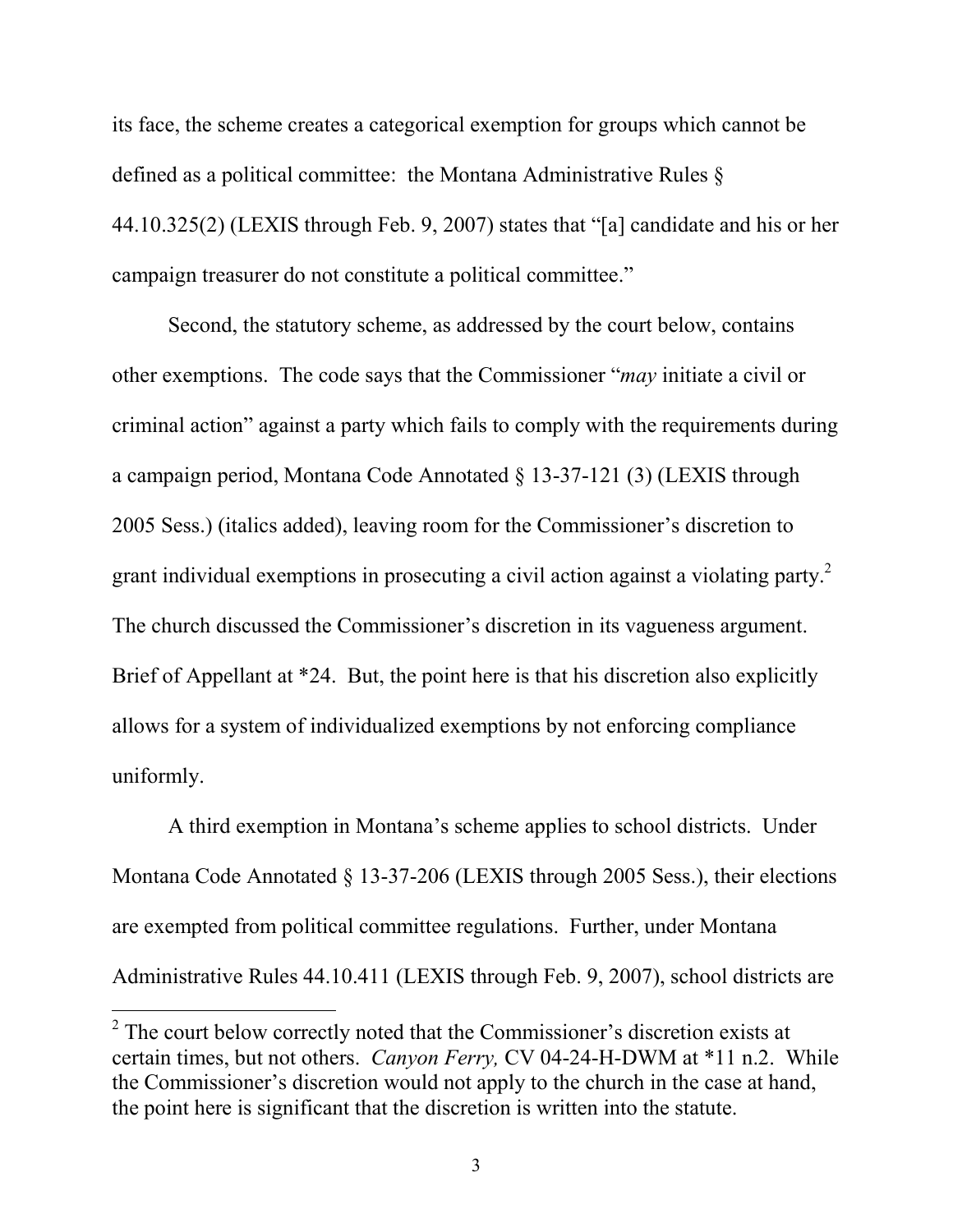exempted from those filing requirements required for incidental political committees. (The exemption occurs because 44.10.411(3)(b) specifically "includes those referenced in  $13-37-226(4)$ , MCA, but does not include those referenced in 13-37-206, MCA." Section 13-37-206 specifically deals with school districts.) This broad categorical exemption allows those involved in school district elections to disregard the political committee protocols even if they are supporting or opposing a ballot issue.

 A fourth exemption creates a distinction between political committees which form to support a local versus a statewide issue. Mont. Code Ann. § 13-37-226 (4) (LEXIS through 2005 Sess.). Political committee reports, which are otherwise required under that scheme, are not required if the committee is formed "to support or oppose a particular local issue . . . only if the total amount of contributions received . . . exceeds \$500." Thus, if a committee forms to support a local referendum, and spends \$499 towards its support, then that committee is not required to file reports. On the other hand, if the political committee formed to support a statewide referendum and spent the exact same amount, the committee would be in subjected to the reporting requirement.

 Even though not all of the exemptions in the scheme apply to the case at hand, it is clear that exemptions exist. Thus, while the scheme is widely applicable, it does not follow that the scheme is generally applicable.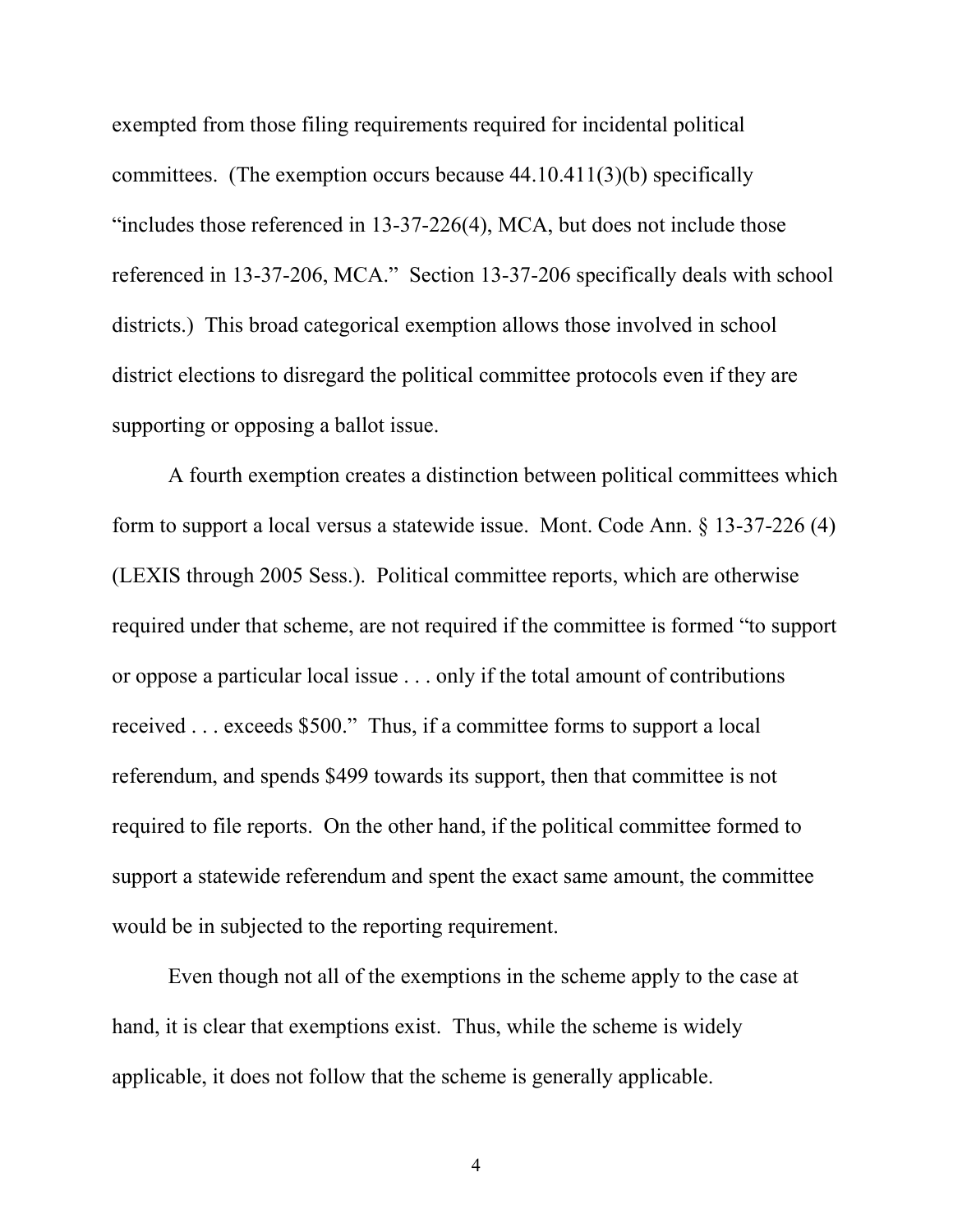Several courts, including this Court, have discussed general applicability in the zoning context, e.g. San Jose Christian College v. City of Morgan Hill, 360 F.3d 1024 (9th Cir. 2004); Civil Liberties for Urban Believers v. City of Chicago, 342 F.3d 752 (7th Cir. 2003) (allowing churches in residential areas but requiring special approval for churches in commercial and business areas held to be generally applicable); First Assembly of God of Naples v. Collier County, 20 F.3d 419 (11th Cir. 1994) (prohibiting all homeless shelters in specific areas was generally applicable because of the city's health and safety concerns). This Court, however, has not dealt with general applicability outside of zoning cases.<sup>3</sup>

This Brief will now address how other courts have dealt with this same issue post-Lukumi. E.g., Grace United Methodist Church v. City of Cheyenne, 451 F.3d 643 (10th Cir. 2006); Axson-Flynn v. Johnson, 356 F.3d 1277 (10th Cir. 2004); Blackhawk v. Pennsylvania, 381 F.3d 202 (3d Cir. 2004); Tenafly Eruv v. Borough of Tenafly, 309 F.3d 144 (3d Cir. 2002); and Fraternal Order of Police Newark Lodge No. 12 v. City of Newark, 170 F.3d 359 (3d Cir. 1999); and Rader v. Johnston, 924 F. Supp. 1540 (D. Neb. 1996). Two main approaches have been applied. The Third Circuit (and the District of Nebraska) represent one approach.

<u>.</u>

<sup>&</sup>lt;sup>3</sup> The laws in both *Davey v. Locke*, 299 F.3d 748 (9th Cir. 2002) and *WJM ex rel.* KDM v. Reedsport School District, 196 F.3d 1046 (9th Cir. 1999) were not neutral, and this Court did not address a general applicability argument. In American Family Ass'n v. City & County of San Francisco, 277 F.3d 1114 (9th Cir. 2002) the general applicability argument failed because there was no law at issue.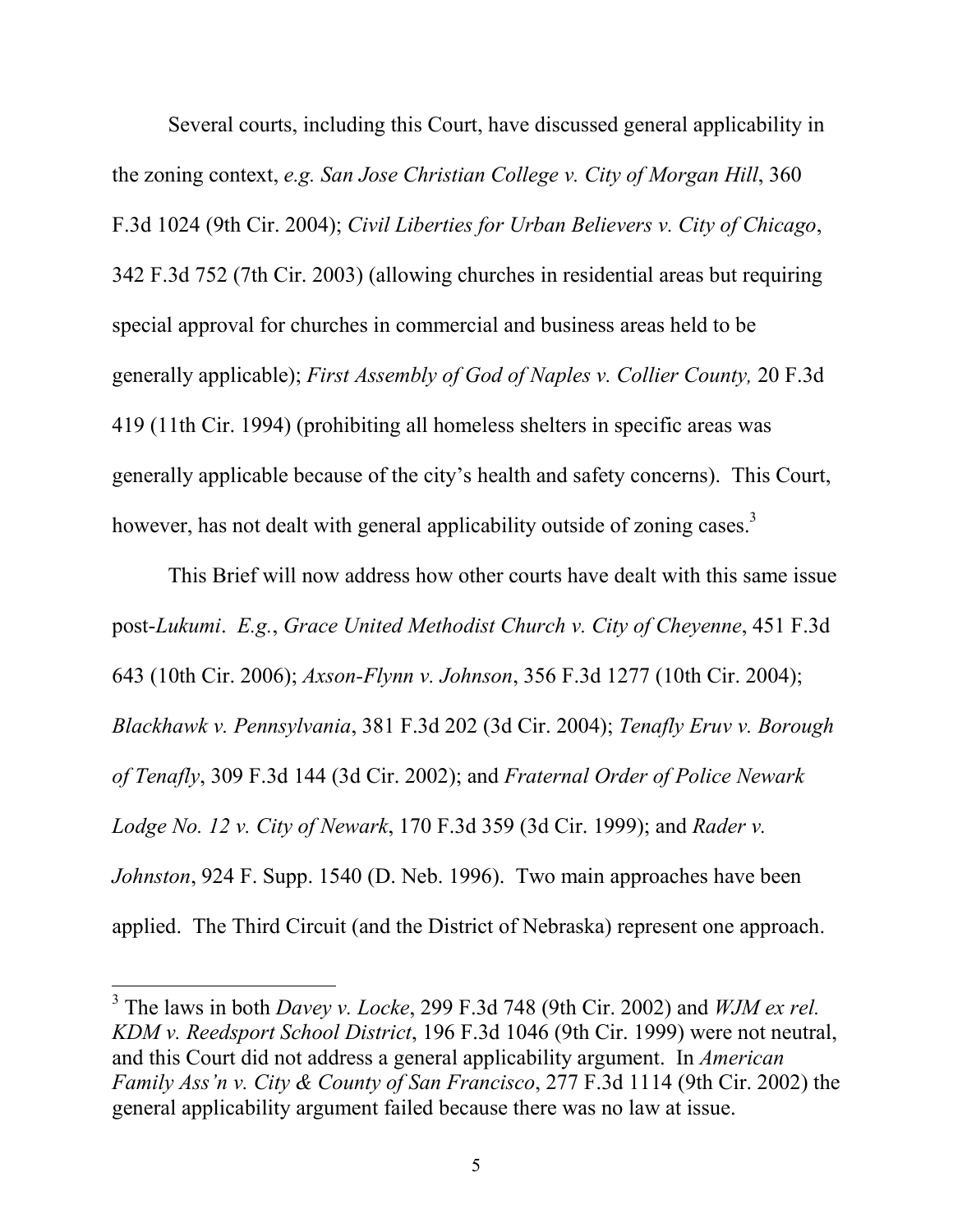There, either a categorical exemption or a discretionary exemption will require a practice to be subject to strict scrutiny.<sup>4</sup>

 On the other hand, according to the Tenth Circuit interpretation of Lukumi, "as long as a law remains exemptionless, it is considered generally applicable and religious groups cannot claim a right to exemption; however, when a law has secular exemptions, a challenge by a religious group becomes possible." Grace Methodist Church, 451 F.3d at 650. However, paradoxically, the Tenth Circuit has interpreted that proposition to apply only in the cases where there has been a record of discretionary government decisions. See, e.g., Axson-Flynn, 356 F.3d 1198 (showing a pattern of ad hoc discretionary decisions by an acting teacher discriminating against a Mormon student would trigger a strict scrutiny analysis); Grace Methodist Church, 451 F.3d 643 (prohibiting any daycare facility was generally applicable because the regulations did not appear to be based on animus towards religion). While the Tenth Circuit admits that Lukumi discusses both categorical and individualized exemptions, that court has nonetheless held that only individualized exceptions violate general neutrality. Grace Methodist Church, 451 F.3d at 652-54. That analysis is not faithful to Lukumi and should not be followed by this Court.

The Third Circuit and the District of Nebraska have ruled on several cases

<u>.</u>

<sup>&</sup>lt;sup>4</sup> For reasons discussed below, the *Fraternal Order of Police* Court only applied heightened scrutiny.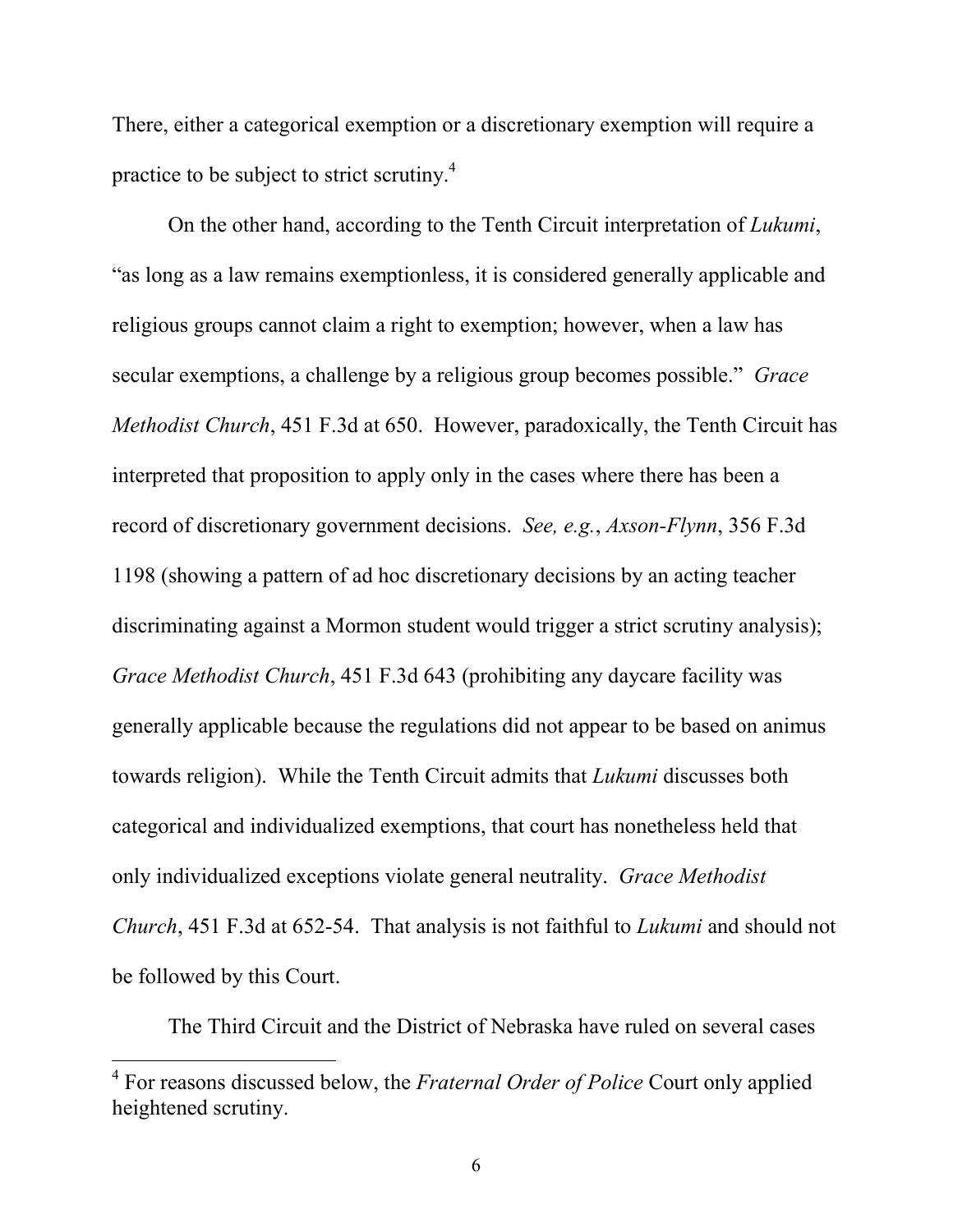analyzing the general applicability of both individualized exception and categorical exemption schemes; those court's analyses should be followed by this Court. As discussed in the Brief for Appellant at 53, Rader, 924 F. Supp. at 1540, held that a university policy was not generally applicable because of both its categorical written exemptions and the school's discretionary exemptions. The policy required freshman students to live in on-campus housing. However, the policy itself provided several exemptions. Id. at 1546. In addition, the school granted other exemptions at its discretion for reasons not stated in the policy. Id. The policy violated the Free Exercise Clause because the school refused to grant an exemption for a student wanting to live at a Christian dormitory off campus even though other students were exempt from the policy. Id. at 1553. Because a religious exemption was refused where secular exemptions were granted, the policy was not generally applicable.

 Similarly, in Fraternal Order of Police, the court identified two secular categorical exemptions contained in a police department policy. The policy allowed facial hair for undercover police and for medical reasons, but did not allow an exemption for religious reasons. 170 F.3d at 363. Since that policy allowed for some exemptions while disallowing others, the court held that categorical exemptions in the policy against facial hair in the police force strongly suggested a discriminatory intent. *Id.* at 365. The categorical exemptions were subject to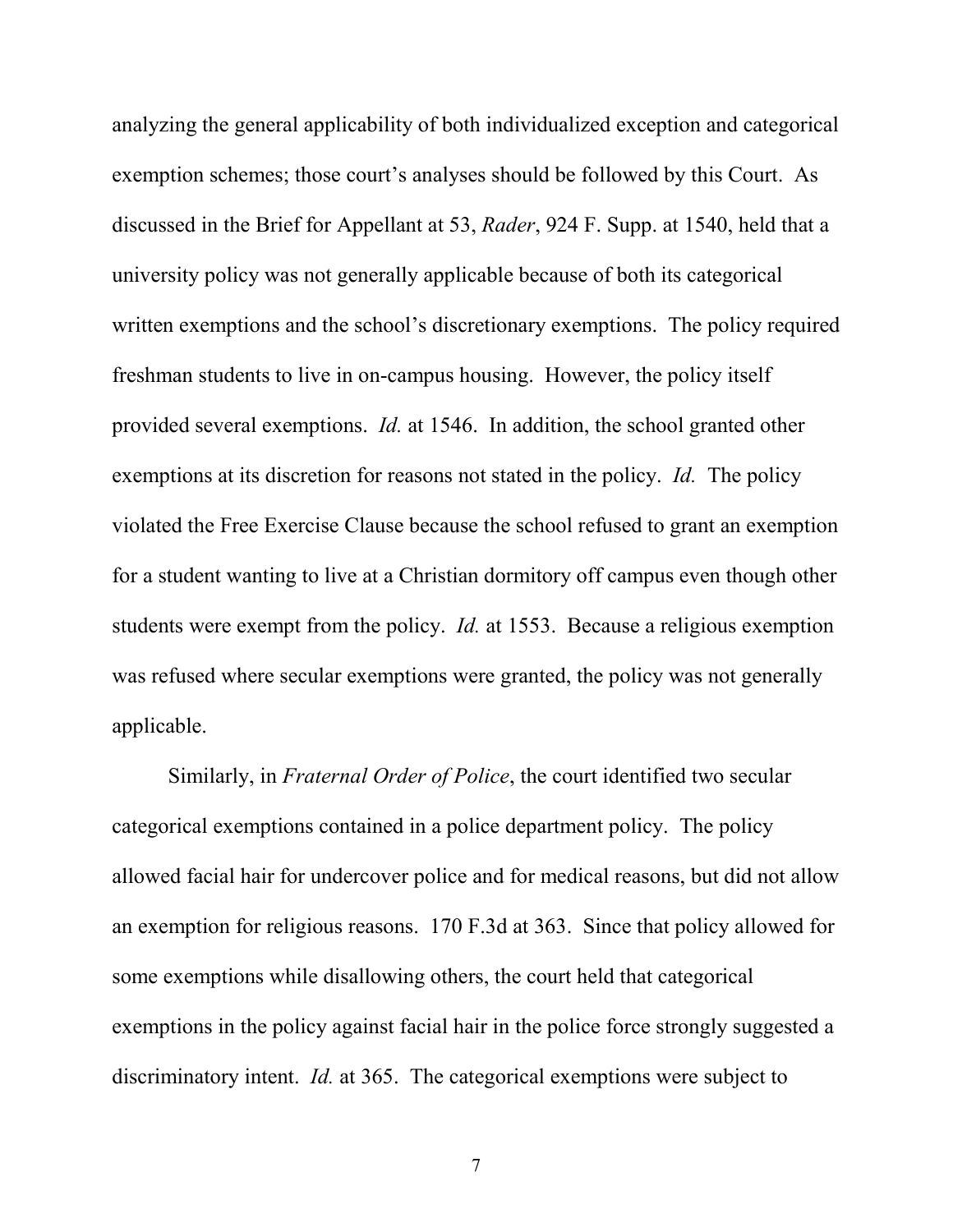heightened scrutiny. *Id.* at 366 n.7.<sup>5</sup> The court noted that *Lukumi's* concern about discriminatory intent "is only further implicated when the government does not merely create a mechanism for individualized exemptions, but instead, actually creates a categorical exemption for individuals with a secular objection but not for individuals with a religious objection." Id.

Three years later, the *Tenafly* court relied upon the prior decision of Fraternal Order of Police to determine that a facially neutral and generally applicable city ordinance was not generally applicable as-applied. Tenafly Eruv, 309 F.3d at 167. That court noted that "Lukumi and Fraternal Order of Police inferred discriminatory purpose from the objective effects of the selective exemptions at issue without examining the responsible officials' motives." *Id.* at 168. The court first looked to whether the ordinance provided for any secular exemptions, and then the court looked to the objective effect of the enforcement of the ordinance to determine whether it was generally applicable. Id. at 167. Under the facts in Tenafly, the ordinance did not provide for exemptions and was generally applicable on its face. However, the city was selectively and discriminatorily enforcing that law by allowing secular signs to be hung while refusing the religious requests. Id. at 168. The Eruv Association was ultimately

<u>.</u>

 $<sup>5</sup>$  The court stated "we will assume that an intermediate level of scrutiny applies</sup> since this case arose in the public employment context and since the Department's actions cannot survive even that level of scrutiny." Id.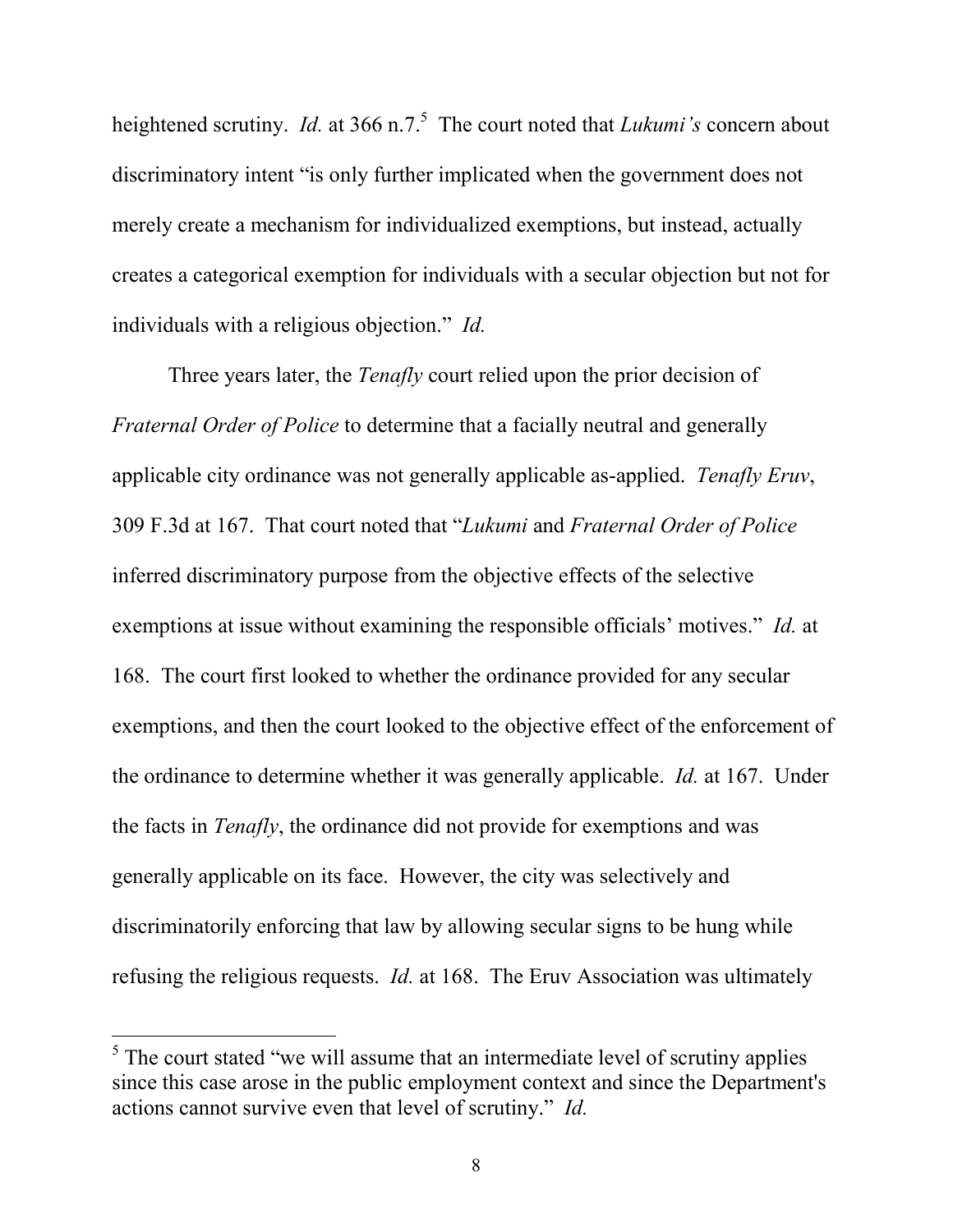allowed to hang their lechis (strips of plastic cloth which define the boundaries of the eruv) on utility poles as an exemption to the city ordinance. Id. The Third Circuit held that either categorical exemptions or the objective effect of individualized exemptions would trigger strict scrutiny. Id. at 167.

The Third Circuit's decision in *Blackhawk* rounds out that court's landmark Free Exercise cases that are applicable to the case at hand. The *Blackhawk* court reasoned that if a state's asserted interest is undercut by the exemptions allowed for in the scheme, then that scheme would not be generally applicable, thus triggering strict scrutiny. Blackhawk, 381 F.3d at 211. That court then held that the statute before it was not generally applicable because it could just as easily grant a religious exemption without further undercutting the state's interests. Id.

In totality, the above cases stand for the proposition that any categorical exemption or any discriminatory objective effect of individualized exceptions triggers strict scrutiny. Further, skepticism of the general applicability of the scheme arises when the state's interests would be undermined by the secular exemptions carved out by the scheme. Montana's scheme for elections carves out not only broad categorical exemptions for political committees, but it also allows the Commissioner discretion in pursuing actions against certain statute violations. Those exemptions in the statutory scheme should trigger a strict scrutiny analysis of the general applicability prong.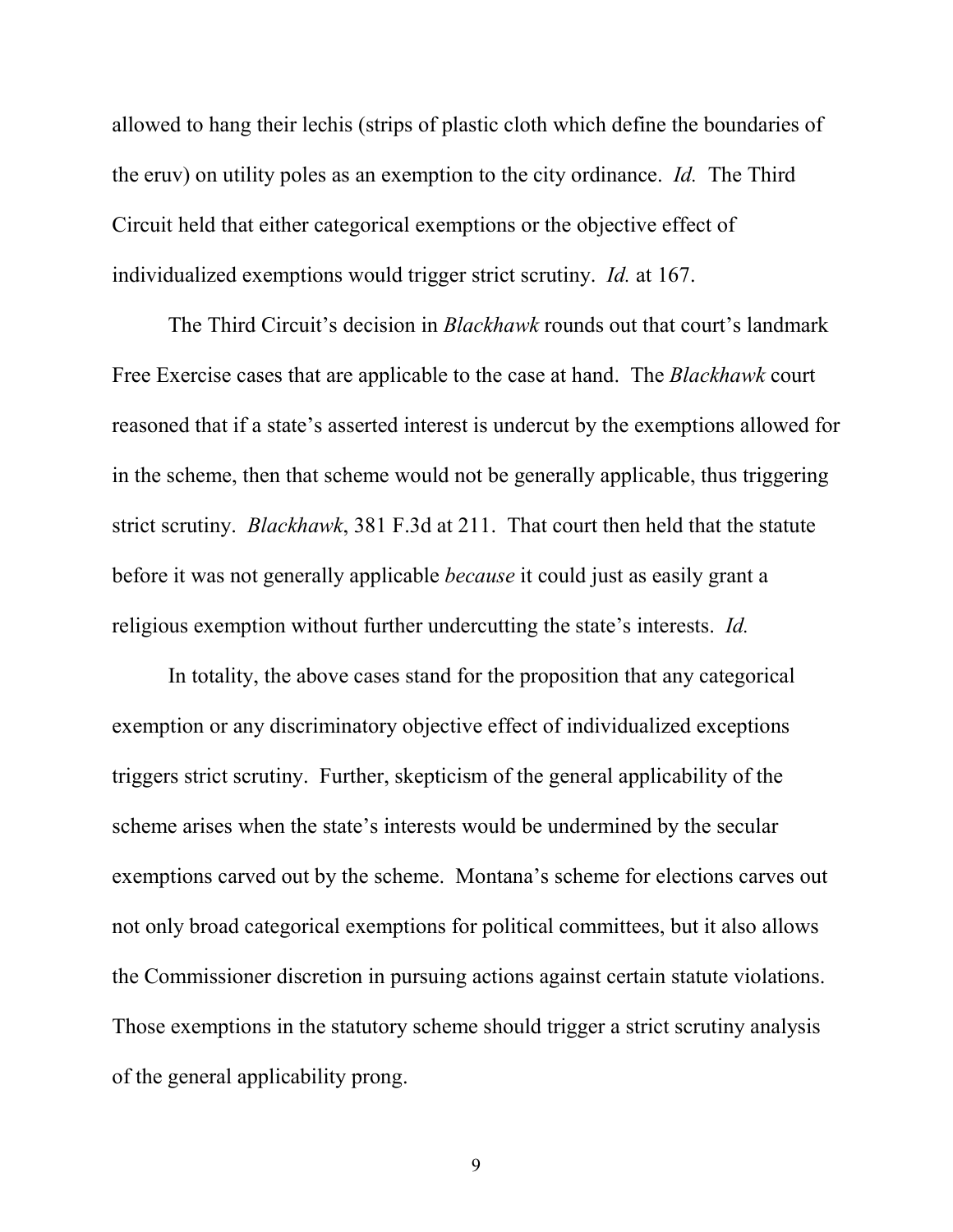Amicus does not believe that Montana's interest in informing voters is a compelling interest. However, even assuming arguendo that it is, this Court should be wary of Montana's failure to provide a religious exemption, similar to the court's suspicion of the medical exemption in Fraternal Order of Police, 170 F.3d at 365. Additionally, just as Blackhawk's existing secular exemptions cut against the state's asserted interest and required a religious exemption, 381 F.3d at 211, so here the existing secular exemptions cut against Montana's asserted interest, and a religious exemption must be granted. Even should this Court find that Montana has a legitimate interest in informing voters, that finding does not preclude a holding that the scheme is not generally applicable.

 Additionally, the Commissioner's inconsistency in pursuing actions against other political committee violations is similar to the city's allowance of secular postings on the utility poles Tenafly, 309 F.3d at 167. This Court should similarly find that the objective effects of the Commissioner's discretionary decisions can lead to a finding that the scheme is not generally applicable. Since the Commissioner in the present case has discretion under the scheme, discriminatory intent against religion can be inferred from the objective effects of the scheme. The presence of the discretionary exemption under the scheme here is another indicator that it fails to be generally applicable.

Finally, allowing an exemption for a candidate and his treasurer to not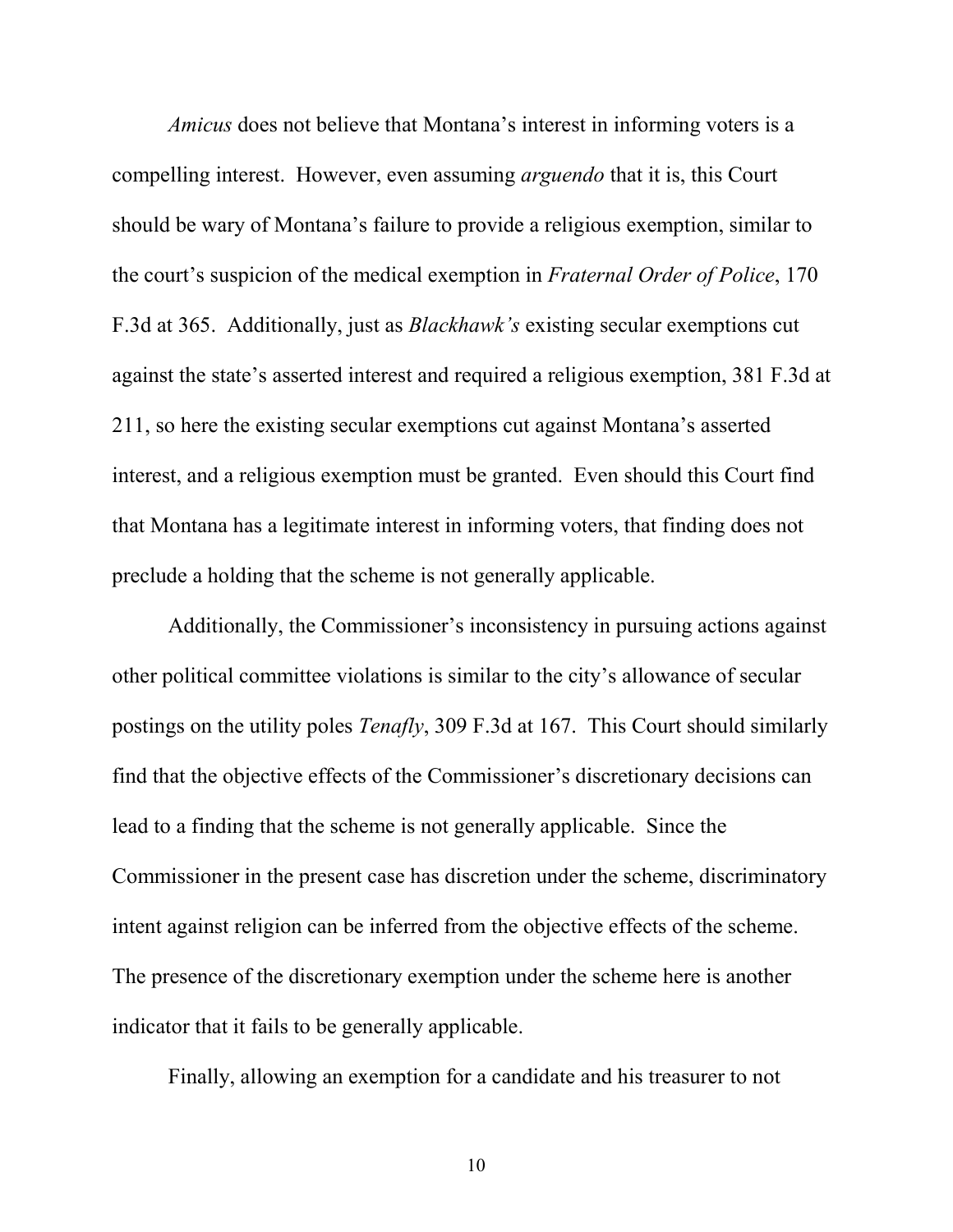constitute a political committee inevitably undermines Montana's purpose to provide information to voters. Arguably, voters should be informed of the actions of any group that would form for a political purpose. Similarly, following the logic of Blackhawk and Fraternal Order of Police, a secular exemption for groups forming political committees or an exemption for certain local ballot issue committees is no more or no less likely to affect the community's knowledge of a ballot issue than would exempting the church. Both of those cases allowed limited secular exemptions and were not subject to discretionary decisions, but the court held that those schemes should also allow religious exemptions. Blackhawk, 381 F.3d at 211; Fraternal Order of Police, 170 F.3d at 365. Further, the Commissioner's discretion to file actions against political committee violators already keeps certain information from the voters, and the state interest in informing voters would not be undermined to a greater degree by granting a religious exemption as opposed to a secular exemption for similar reasons. Similarly, exempting a school district from political committee practices and from the filing requirements for incidental political committees even when supporting statewide ballot issues undercuts the state's interest; the interest would not be undercut any more or less for granting a religious exemption. Thus, following the categorical exemption holdings of the Third Circuit likewise leads to a conclusion that the statute is not generally applicable.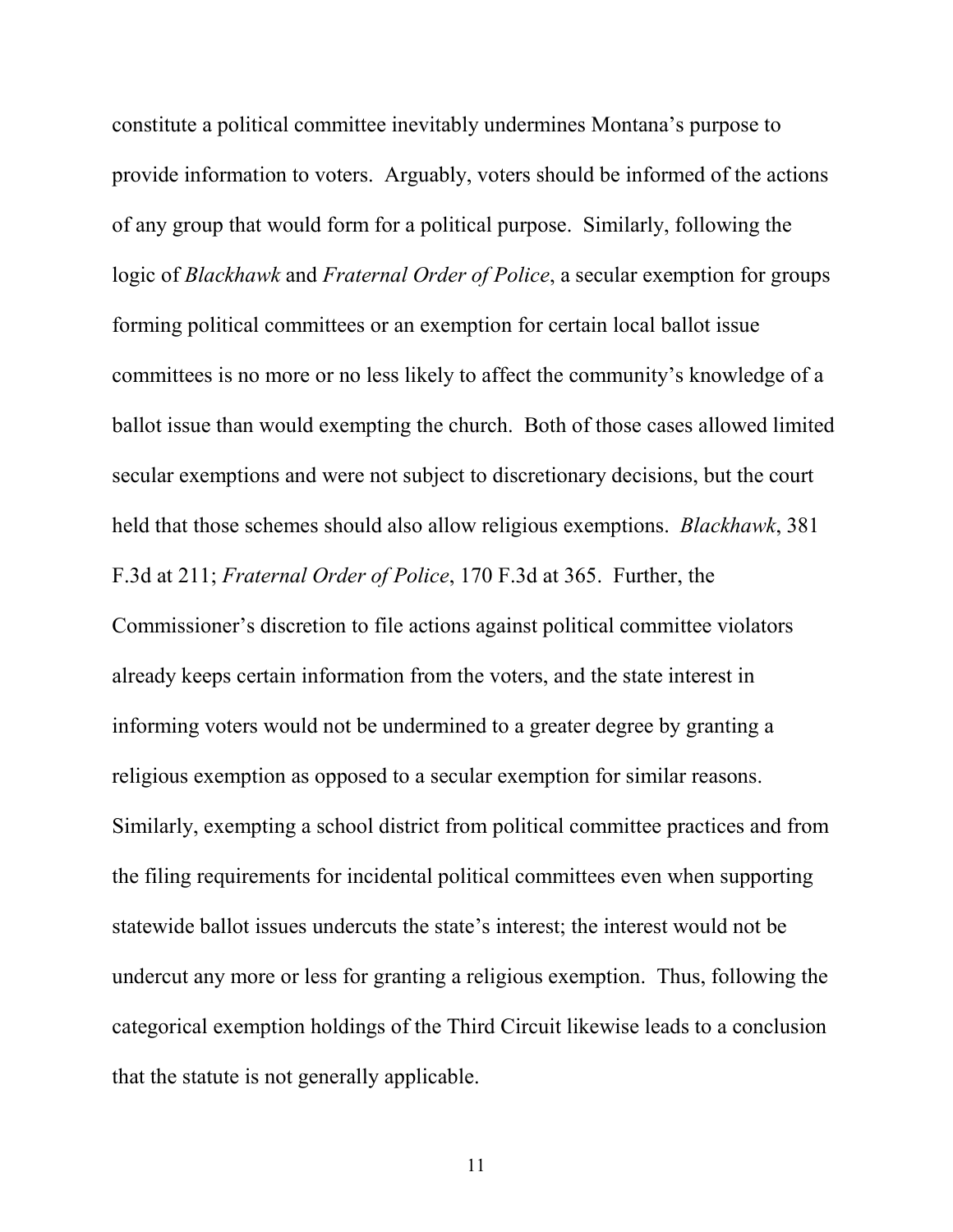This Court should follow the reasoning and analysis of the Third Circuit and the District of Nebraska because the categorical and objective effect triggers most resemble the case at hand and *Lukumi's* intent. According to *Lukumi*, "[a]ll laws are selective to some extent, but categories of selection are of paramount concern when a law has the incidental effect of burdening religious practice." 508 U.S. at 542. While Lukumi addressed what amounted to a system of individualized exemptions, the Court stressed that categorical exemptions are of great concern. Further, the categorical exemption would apply to this case because the political committee statute does contain such exemptions. As discussed above, the political committee regulatory scheme is not generally applicable because it contains a categorical exemption without providing for a religious exemption.

## II. GRANTING THE CHURCH AN EXEMPTION FITS WITHIN A WELL-ESTABLISHED HISTORIC PRACTICE IN THIS COUNTRY.

 As the Framers of the Constitution recognized, we must be vigilant to insulate the church from improper encroachments by the state. While the case at hand raises Free Exercise concerns, this Court should also consider the interplay between both Religion Clauses of the First Amendment. Thus, it is very instructive to consider the Supreme Court majority and concurring opinions in Walz v. Tax Commission, 397 U.S. 664 (1970). The Court in that case upheld New York City's property tax exemption for churches under the Establishment Clause. The Walz majority opinion, 397 U.S. 664, and each of the concurring opinions, id.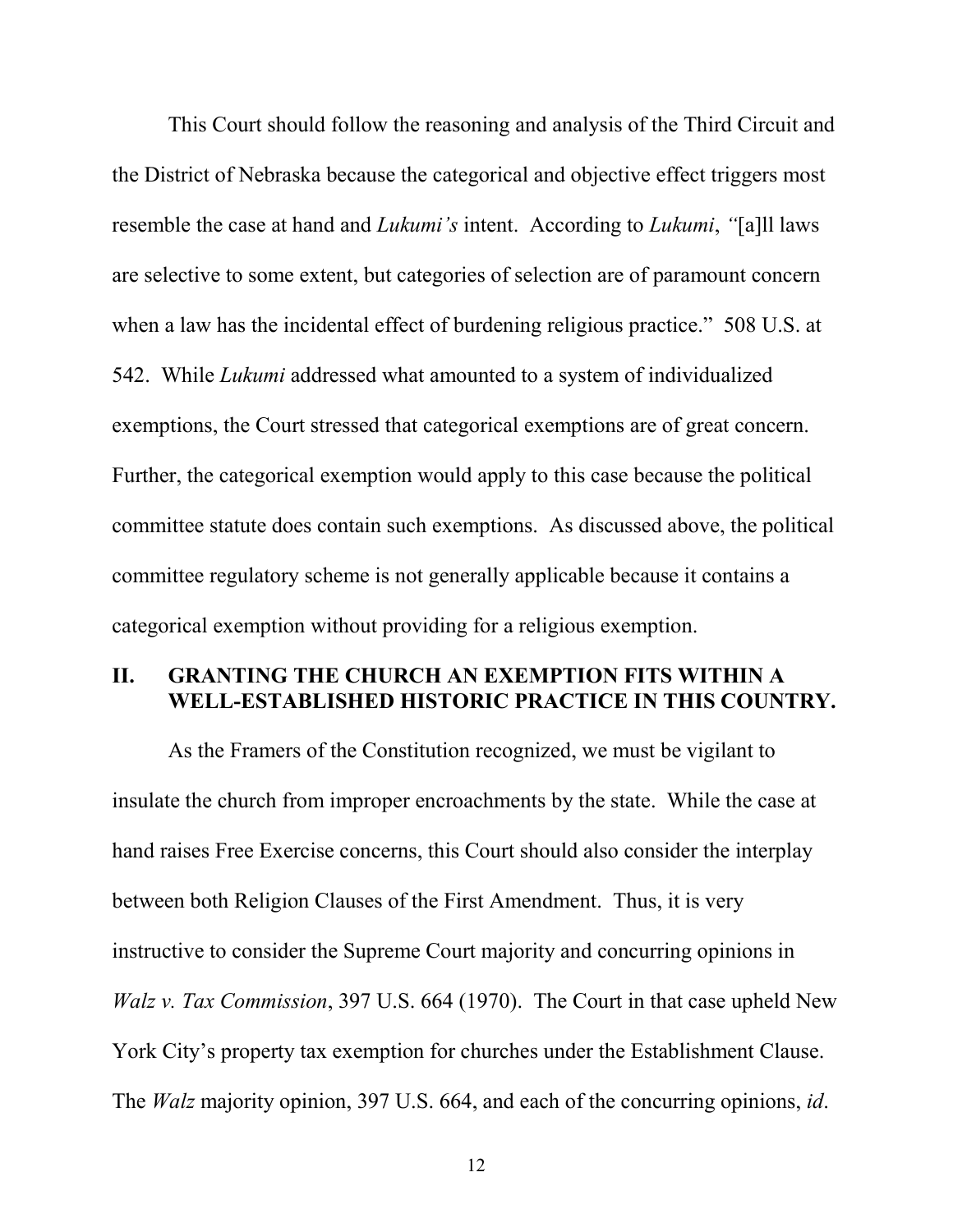at 680 (Brennan, J., concurring); id. at 694 (Harlan, J., concurring), emphasized the need to look to the original meaning of the Framers of the Bill of Rights and to historical practice as a guide to understanding the intent of the Religion Clauses of the First Amendment. A better understanding of the Framers' intent of the clauses will provide insight as to why this Court should exempt Canyon Ferry Road Baptist Church from the political committee regulations.

Chief Justice Burger wrote for the *Walz* majority that: "It is sufficient to note that for the men who wrote the Religion Clauses of the First Amendment the 'establishment' of a religion connoted sponsorship, financial support, and active involvement of the sovereign in religious activity." 397 U.S. 667. The Walz Court went on to explain that:

The general principle deducible from the First Amendment and all that has been said by the Court is this: that we will not tolerate either governmentally established religion or governmental interference with religion. Short of those expressly proscribed governmental acts there is room for play in the joints productive of a benevolent neutrality which will permit religious exercise to exist without sponsorship and without interference.

Each value judgment under the Religion Clauses must therefore turn on whether particular acts in question are intended to establish or interfere with religious beliefs and practices or have the effect of doing so. Adherence to the policy of neutrality that derives from an accommodation of the Establishment and Free Exercise Clauses has prevented the kind of involvement that would tip the balance toward government control of churches or governmental restraint on religious practice.

Id. at 669-70.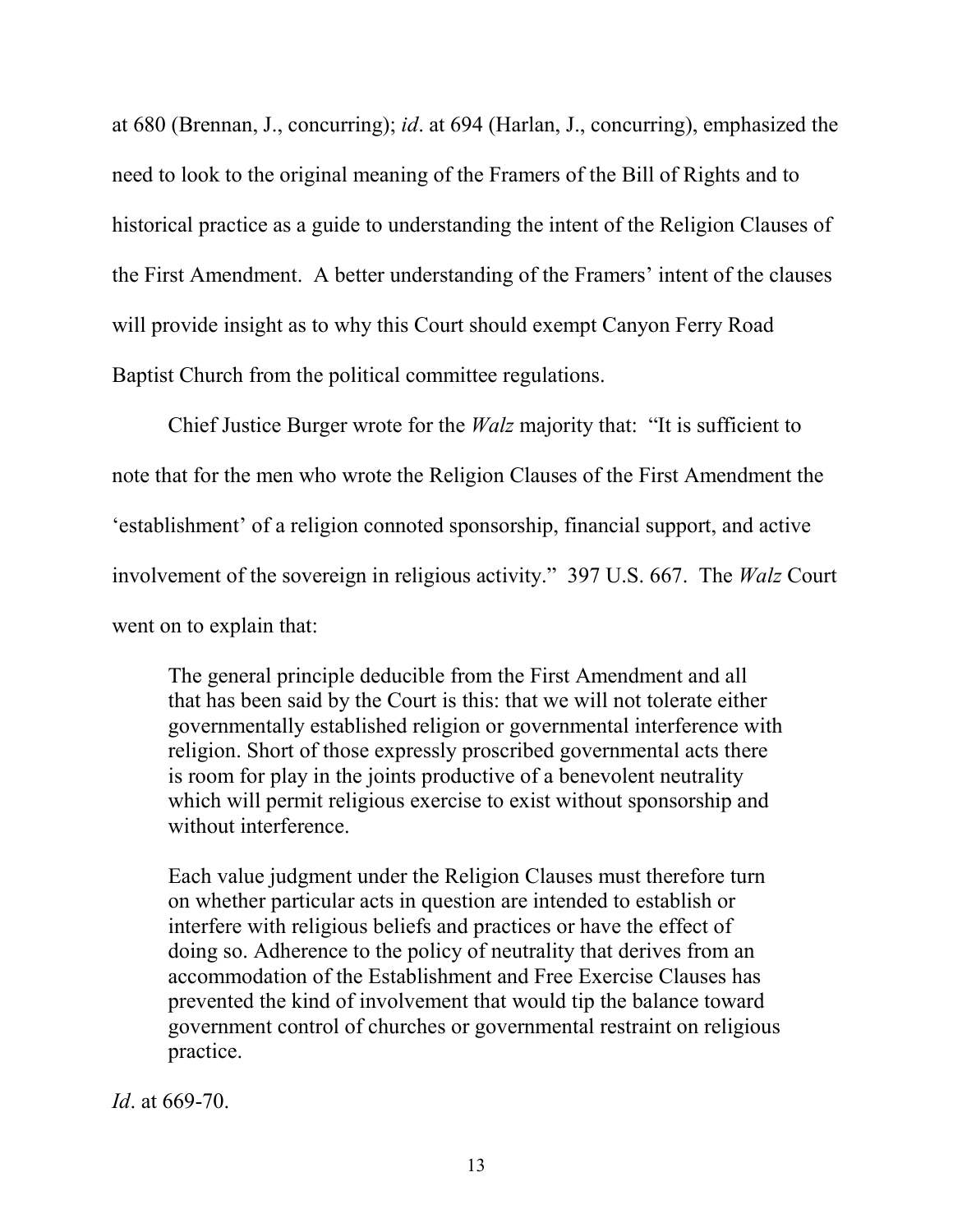But Chief Justice Burger did not merely point out the general principle of seeking the original meaning of the First Amendment with the aid of history. Instead, he actually examined the particular history of property tax exemptions as a guide to the meaning of the Religion Clauses:

Governments have not always been tolerant of religious activity, and hostility toward religion has taken many shapes and forms economic, political, and sometimes harshly oppressive. Grants of exemption historically reflect the concern of authors of constitutions and statutes as to the latent dangers inherent in the imposition of property taxes; exemption constitutes a reasonable and balanced attempt to guard against those dangers. The limits of permissible state accommodation to religion are by no means co-extensive with the noninterference mandated by the Free Exercise Clause. To equate the two would be to deny a national heritage with roots in the Revolution itself.

Id. at 673 (citing Sherbert v. Verner, 374 U.S. 398, 423 (1963) (Harlan, J.,

dissenting). See also, Braunfeld v. Brown, 366 U.S. 599, 608 (1961); Paul G.

Kauper, The Constitutionality of Tax Exemptions for Religious Activities, in The

Wall Between Church and State 95 (D. Oaks ed. 1963)).

 The same is true here. The dangers inherent in requiring the church to comply with the political committee regulatory scheme are even more pernicious than subjecting it to property taxes. Given the possibility of fines, the instant scheme is simultaneously "economic, political, and . . . harshly oppressive," Walz, 397 U.S. at 673.

The majority opinion continued with the historical analysis by drawing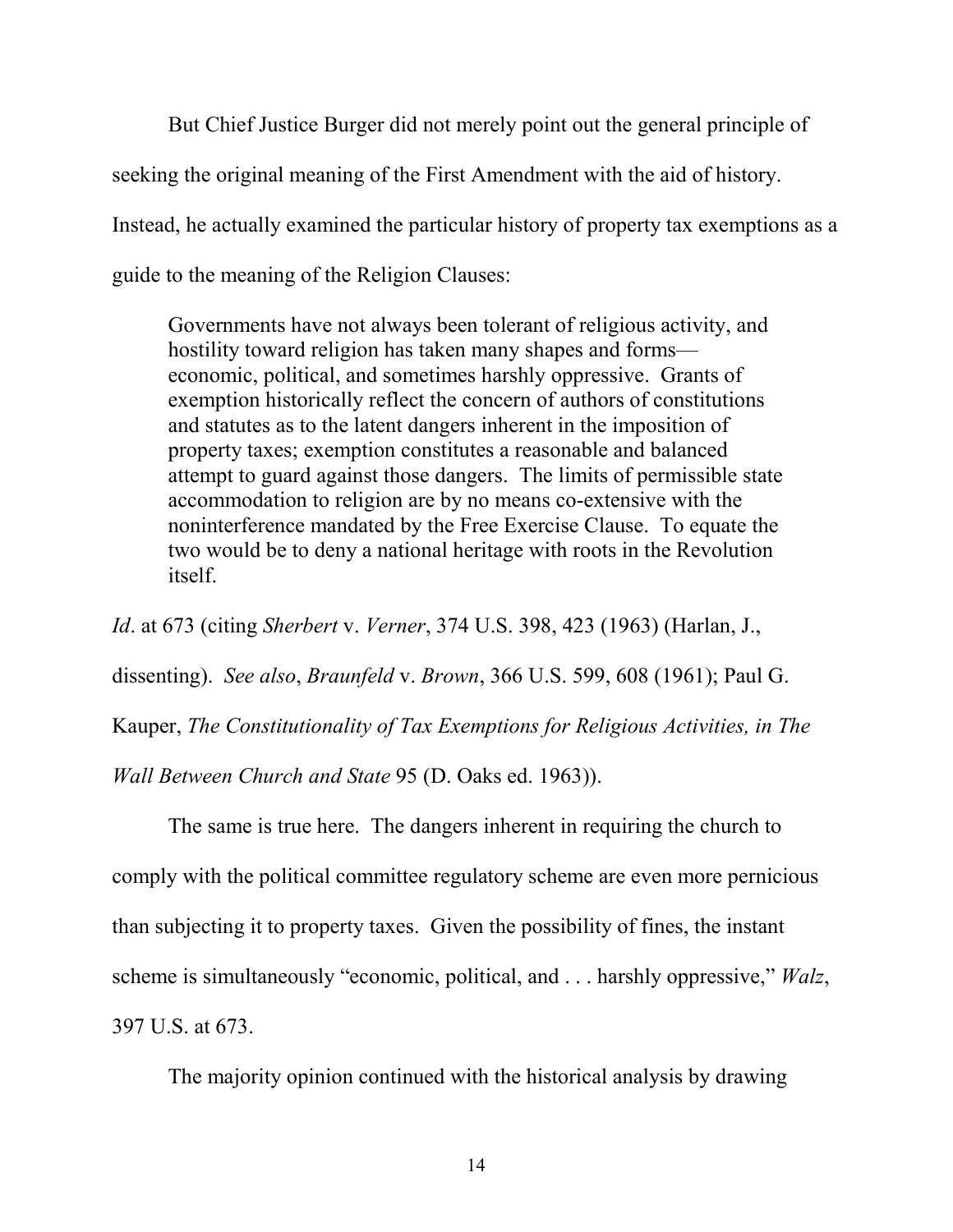attention to the numerous occasions in which Congress or the City Council of Washington D.C., acting under congressional authority, had granted income tax exemptions, property tax exemptions, and import duty exemptions for religious articles. Id. at 677-78. But Chief Justice Burger, writing for the majority, was not the only one to discuss such tax exemptions. Religion Clause literature is rife with numerous other examples of this sort of accommodation of religion, as well as more direct examples of "benevolent neutrality." These include import duty exemptions, property tax exemptions, income tax exemptions, congressional and penitentiary chaplains, indirect aid to church social agencies, and clergy privileges such as exemption from jury duty. See, e.g., D.B. Robertson, Should Churches Be Taxed? 89-103 (1968). It is important to note that it was after discussing all of these practices that Chief Justice Burger penned the words: "Nothing in this national attitude toward religious tolerance and two centuries of uninterrupted freedom from taxation has given the remotest sign of leading to an established church or religion and on the contrary it has operated affirmatively to help guarantee the free exercise of all forms of religious belief." Id. at 678.

Under the approach of the Walz majority, tax exemption is just one of the many ways in which the government accommodates churches and their clergy. An exemption in this case would be another form of "benevolent neutrality toward churches." Walz, 397 U.S. at 678. Such an exemption would "guarantee the free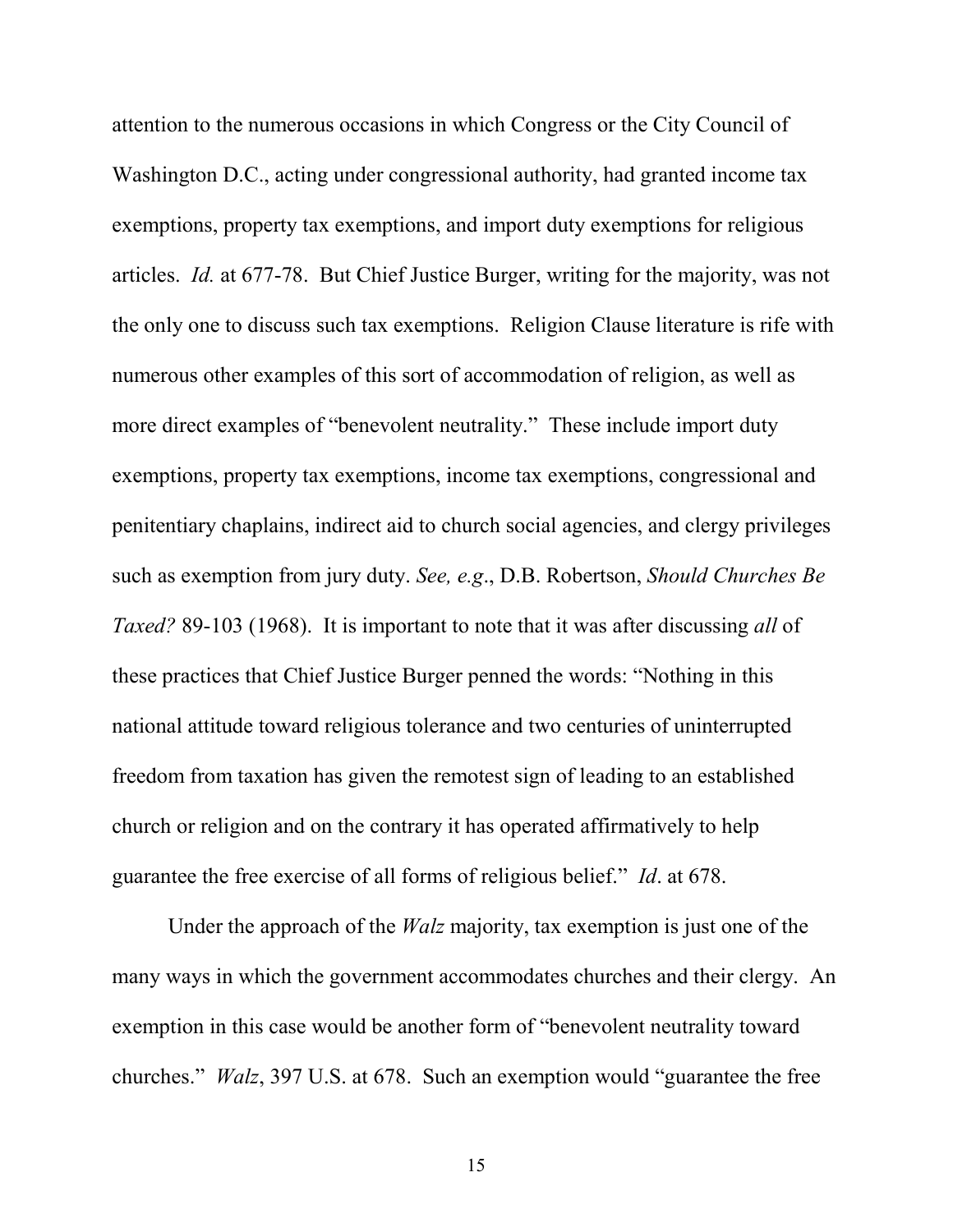exercise of all forms of religious belief." Id. In granting an exemption for churches as political committees, this Court would be following a line of "reasonable and balanced" efforts to guard against government oppressions of the church, id. at 673, by restraining the government's involvement in religion.

 Turning to Justice Brennan's concurring opinion in Walz, one sees the same insistence upon interpreting the First Amendment in a manner faithful to the understanding of the Founding Fathers. Tax exemptions in Walz were not representative of that which the Founders were trying to avoid. Quoting his own concurring opinion in Abington School District v. Schempp, 374 U.S. 203, 294 (1963), Justice Brennan wrote: "the line we must draw between the permissible and the impermissible is one which accords with history and faithfully reflects the understanding of the Founding Fathers." Walz, 397 U.S. at 680 (Brennan, J., concurring) (internal quotation omitted). Justice Brennan explained why the historical record is so important in interpreting the Religion Clauses, in particular the Establishment Clause: "On its face, the Establishment Clause is reasonably susceptible of different interpretations regarding the exemptions. This Court's interpretation of the clause, accordingly, is appropriately influenced by the reading it has received in the practices of the Nation." Id. at 681. However, an examination of the historical record is equally important in the context of a Free Exercise claim.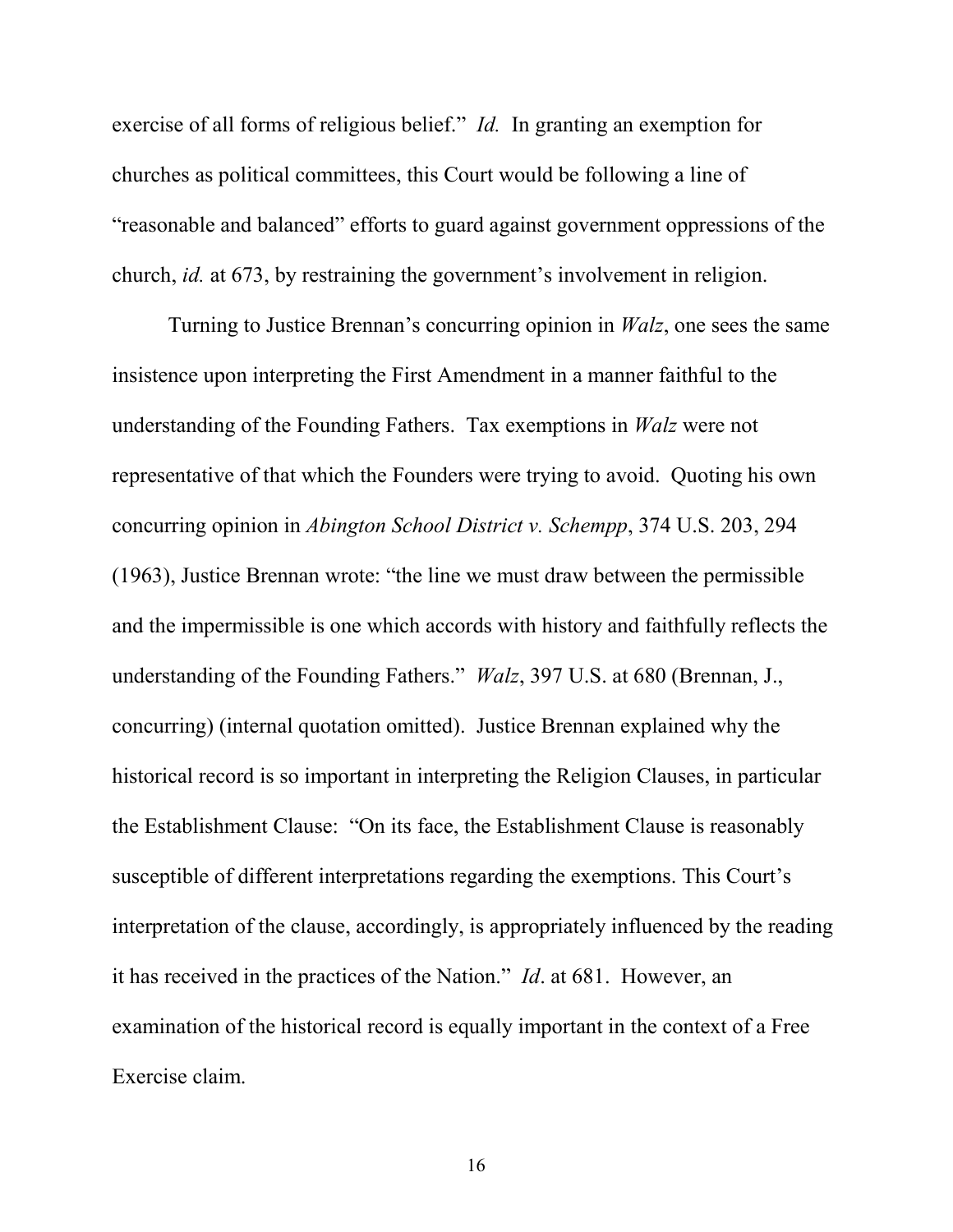Turning to the New York exemption, Justice Brennan observed that "[t]he more longstanding and widely accepted a practice, the greater its impact upon constitutional interpretation." Id. While Justice Brennan's opinion focused almost exclusively on the states' uniform tax exemptions for churches, his analysis is relevant beyond the particular exemption at issue in Walz. In fact, many practices of a similar nature have developed as part of a larger continuum. And many of these practices went uncommented upon for decades and centuries simply because, in the words of Justice Brennan, they were not "among the evils that the Framers and Ratifiers . . . sought to avoid." Id. at 682. As Justice Brennan pointed out, "religious tax exemptions were not an issue in the debates preceding the petitions calling for the Bill of Rights, in the pertinent congressional debates, or in the debates preceding ratification by the States," id., despite being a wide-spread practice. Justice Brennan found it particularly significant that within ten years of ratification of the Bill of Rights, four states passed laws exempting church property from taxation. Id. Justice Brennan correctly saw the significance of these post-Bill of Rights enactments. They demonstrate that in the midst of the movement to disestablish churches at the state level and avoid establishment at the federal level, exempting church property from taxation was seen as compatible with those goals.

In other words, exempting church property from taxation was neither an establishment of religion nor a goal of the anti- or dis-establishment movement.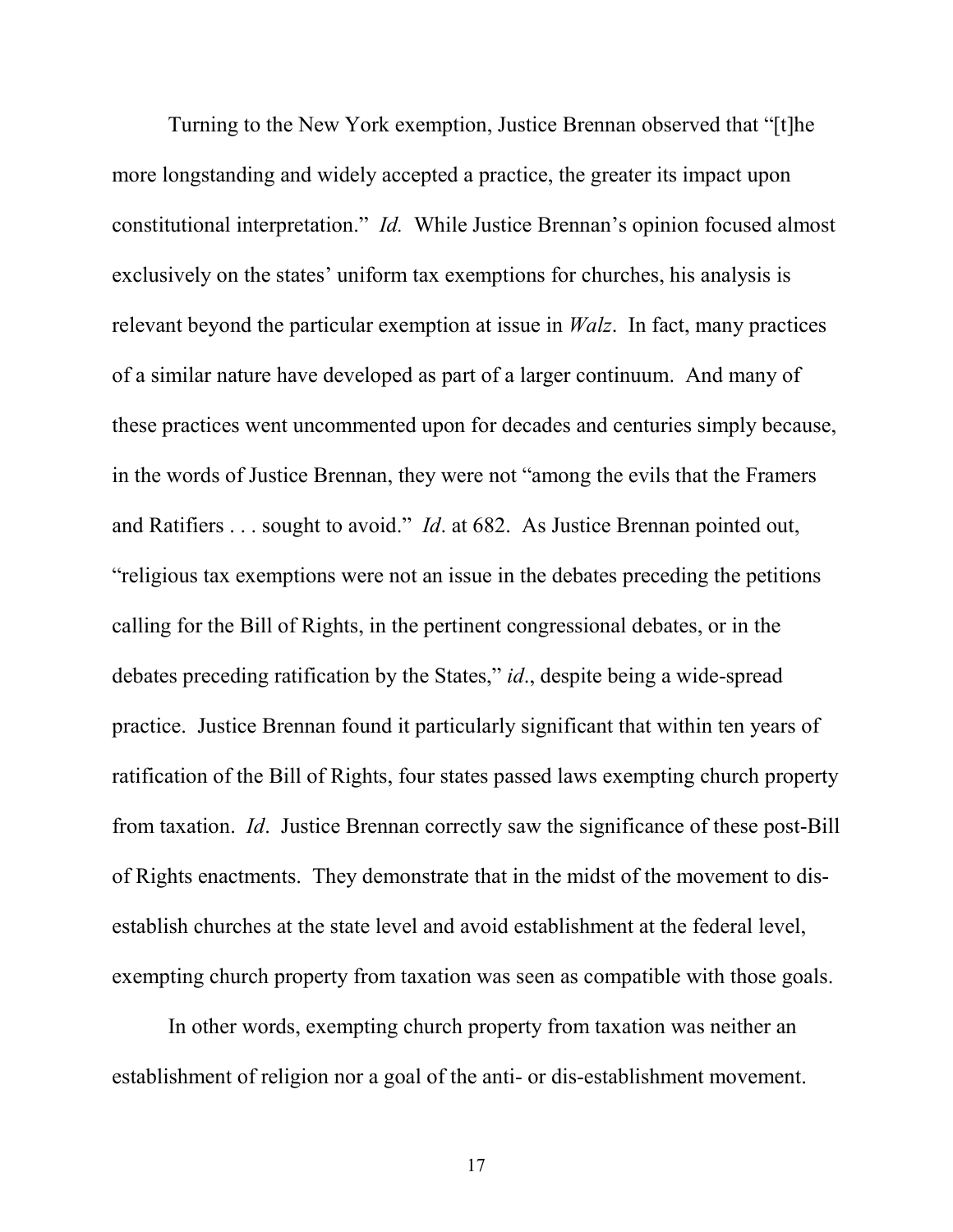Rather it was a legitimate accommodation of religion, worthy of re-enactment to make sure that "the baby wasn't thrown out with the bath water." So here, an exemption for churches under the scheme at hand should not be seen as promoting religion because of the value which the Founder's placed on religion. Similar to the purposes for granting tax exemptions to churches, granting the church an exemption from the political committee requirements would likewise serve "the encouragement of public service activities and of a pluralistic society." *Id.* at 692.

 Justice Harlan also looked to the original meaning of the First Amendment as elucidated by history in his concurring opinion. While his concern was to note what he considered to be the proper present day standards by which to apply the Religion Clauses, he clearly stated that those standards must be based on the lessons of history. After declaring himself to be in "basic agreement" with the majority, he went on to state that "[w]hat is at stake as a matter of policy is preventing that kind and degree of government involvement in religious life that, as history teaches us, is apt to lead to strife and frequently strain a political system to the breaking point." Walz, 397 U.S. at 694 (Harlan, J., concurring). That lesson should be equally applied to the instant political committee scheme as it is to the issue of tax exemption. History, as Justice Harlan noted, points to limiting government involvement in religion across the board.

Justice Harlan restated his point this way: "[H]istory cautions that political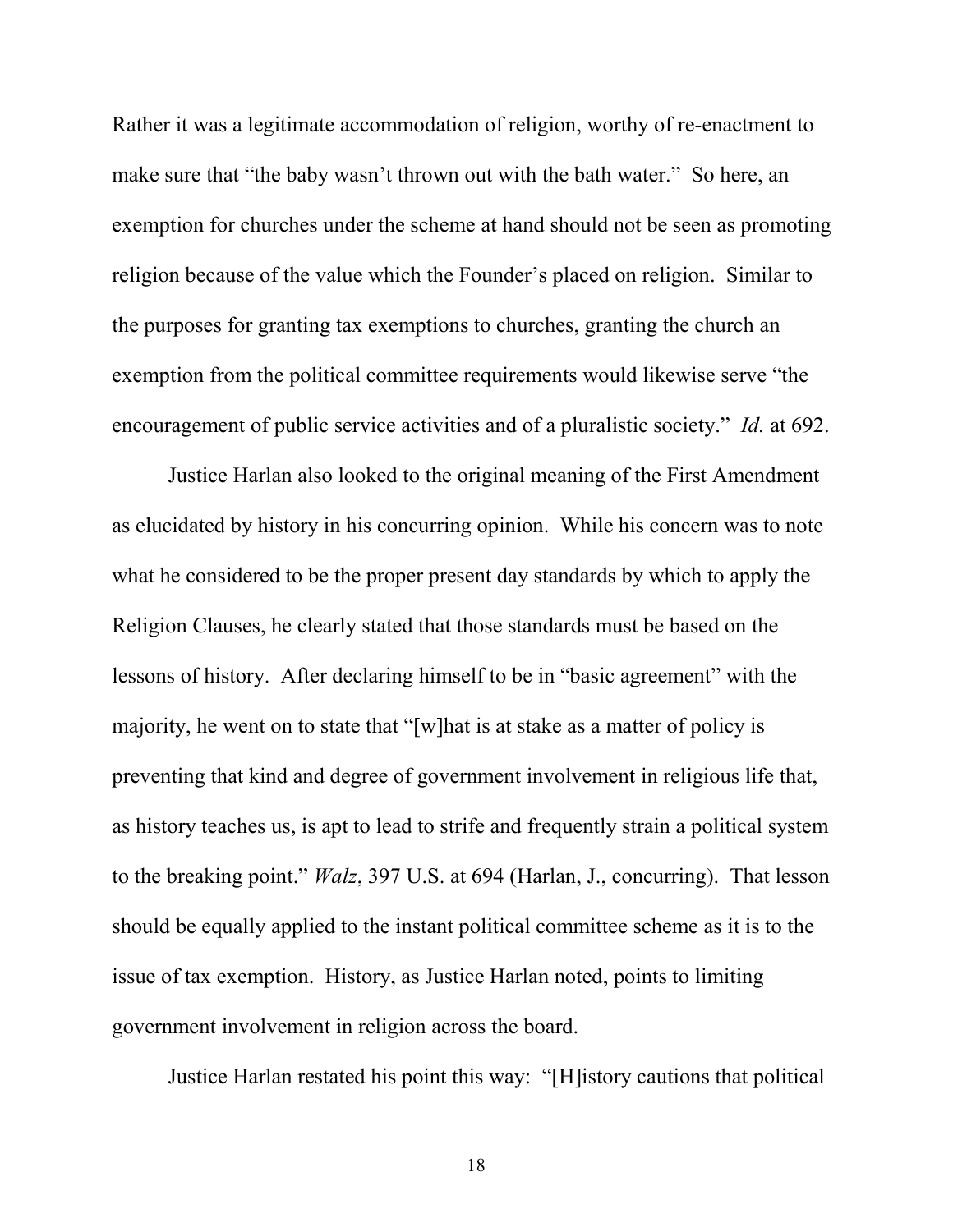fragmentation on sectarian lines must be guarded against." Id. at 695. For him, exempting church property from taxation "neither encourages nor discourages participation in religious life." Id. at 696. While this statement was made in a portion of the opinion dealing with modern First Amendment cases, it comports with history and common sense. No one has ever argued that Americans are more or less likely to be adherents of particular religions based upon whether states and localities do or do not tax church property. Similarly here, no one has ever argued that Americans are more or less likely to adhere to a particular religion based upon a church's political committee status.

 Thus, exempting churches from the political committee scheme fits within a well-established historic practice in this country. Exemptions are simply an example of government "benevolent neutrality" toward religion. The Founding generation enacted several exemptions to religion thereby demonstrating that exemptions were not one of the evils the First Amendment Religion Clauses were intended to remedy. From that day until now, this country has had a rich tradition of enacting exemptions that benefit both religious organizations and religious people. Indeed, such exemptions are "expected and accepted as a matter of course." Id. at 698.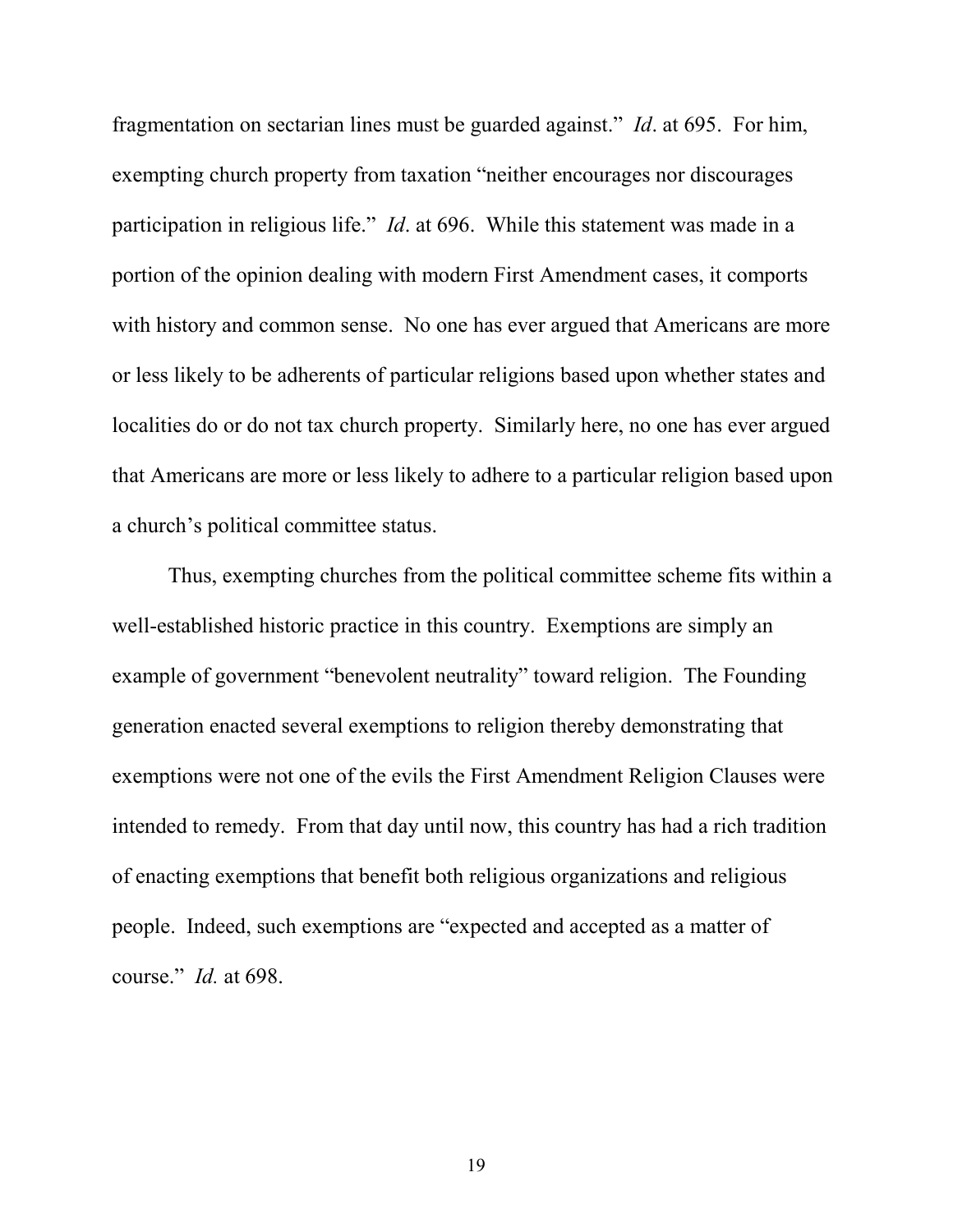## **CONCLUSION**

 For the foregoing reasons, this Court should reverse the judgment of the district court.

> Respectfully Submitted, this 20th day of February, 2007

 $\mathcal{L}_\text{max}$  and  $\mathcal{L}_\text{max}$  and  $\mathcal{L}_\text{max}$  and  $\mathcal{L}_\text{max}$  Steven W. Fitschen Counsel of Record for Amicus Curiae 2224 Virginia Beach Blvd., Suite 204 Virginia Beach, VA 23454 (757) 463-6133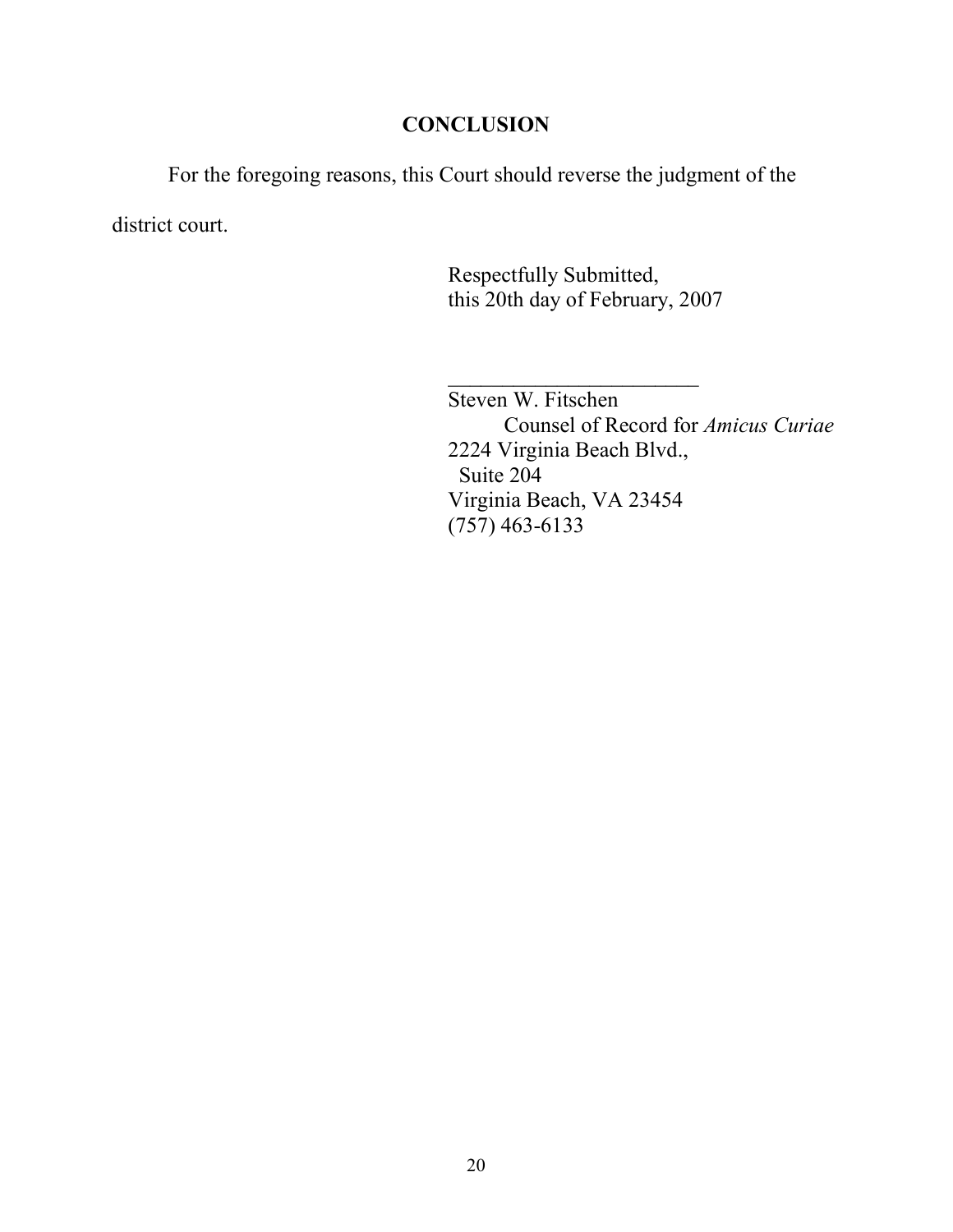# CERTIFICATE OF COMPLIANCE

I hereby certify that, pursuant to Fed. R. App. P.  $32(a)(7)(C)$ , the

attached Brief Amicus Curiae has been produced using 14 point Times New

Roman font which is proportionately spaced. This brief contains 4,678

words as calculated by Microsoft Word 2003.

 $\overline{\phantom{a}}$  , which is a set of the set of the set of the set of the set of the set of the set of the set of the set of the set of the set of the set of the set of the set of the set of the set of the set of the set of th Steven W. Fitschen Counsel of Record for Amicus Curiae The National Legal Foundation 2224 Virginia Beach Blvd., Ste. 204 Virginia Beach, VA 23454 (757) 463-6133